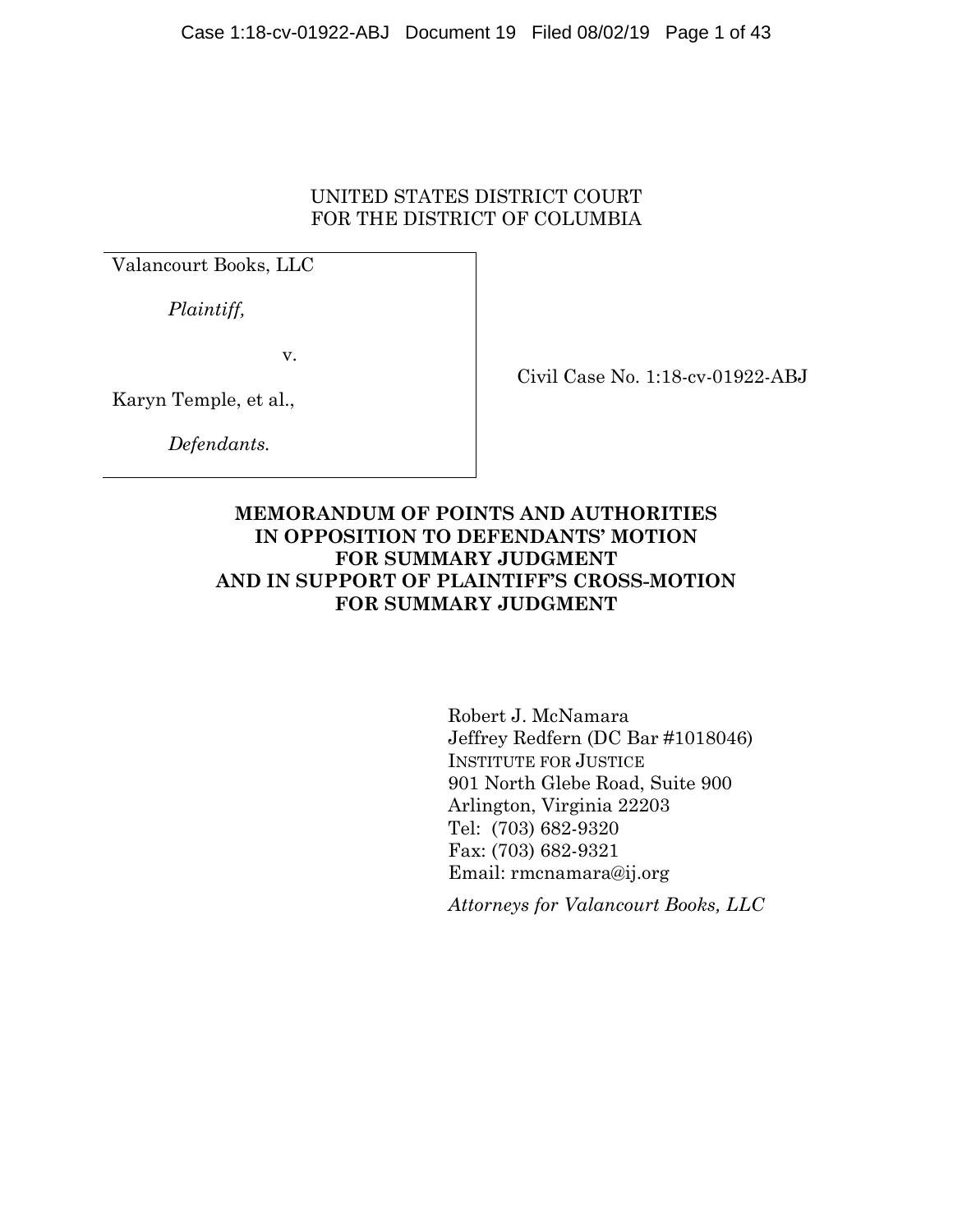# **TABLE OF CONTENTS**

## **Page**

| I. | The mandatory deposit requirement violates the Takings Clause  11                                                                                                                                                                                                                      |
|----|----------------------------------------------------------------------------------------------------------------------------------------------------------------------------------------------------------------------------------------------------------------------------------------|
|    | A. The mandatory deposit requirement is not a condition placed on a                                                                                                                                                                                                                    |
|    | 1. The modern mandatory deposit requirement is not a condition                                                                                                                                                                                                                         |
|    | 2. The Supreme Court has already rejected the government's                                                                                                                                                                                                                             |
|    | B. Valancourt cannot be compelled to surrender its property simply                                                                                                                                                                                                                     |
|    | 1. Valancourt was not required to "abandon" its copyright in order<br>to avoid the mandatory deposit requirement  18                                                                                                                                                                   |
|    | 2. The analysis is unaffected by whether Valancourt has benefited                                                                                                                                                                                                                      |
| П. | The mandatory deposit requirement violates the First Amendment 24                                                                                                                                                                                                                      |
|    | A. The mandatory deposit requirement's burdens on speech are subject                                                                                                                                                                                                                   |
|    | B. The mandatory deposit requirement is subject to strict scrutiny<br>because it is justifiable only by reference to the content of the<br>regulated speech and because it is specifically enforced against<br>publishers based solely on the government's subjective evaluation<br>27 |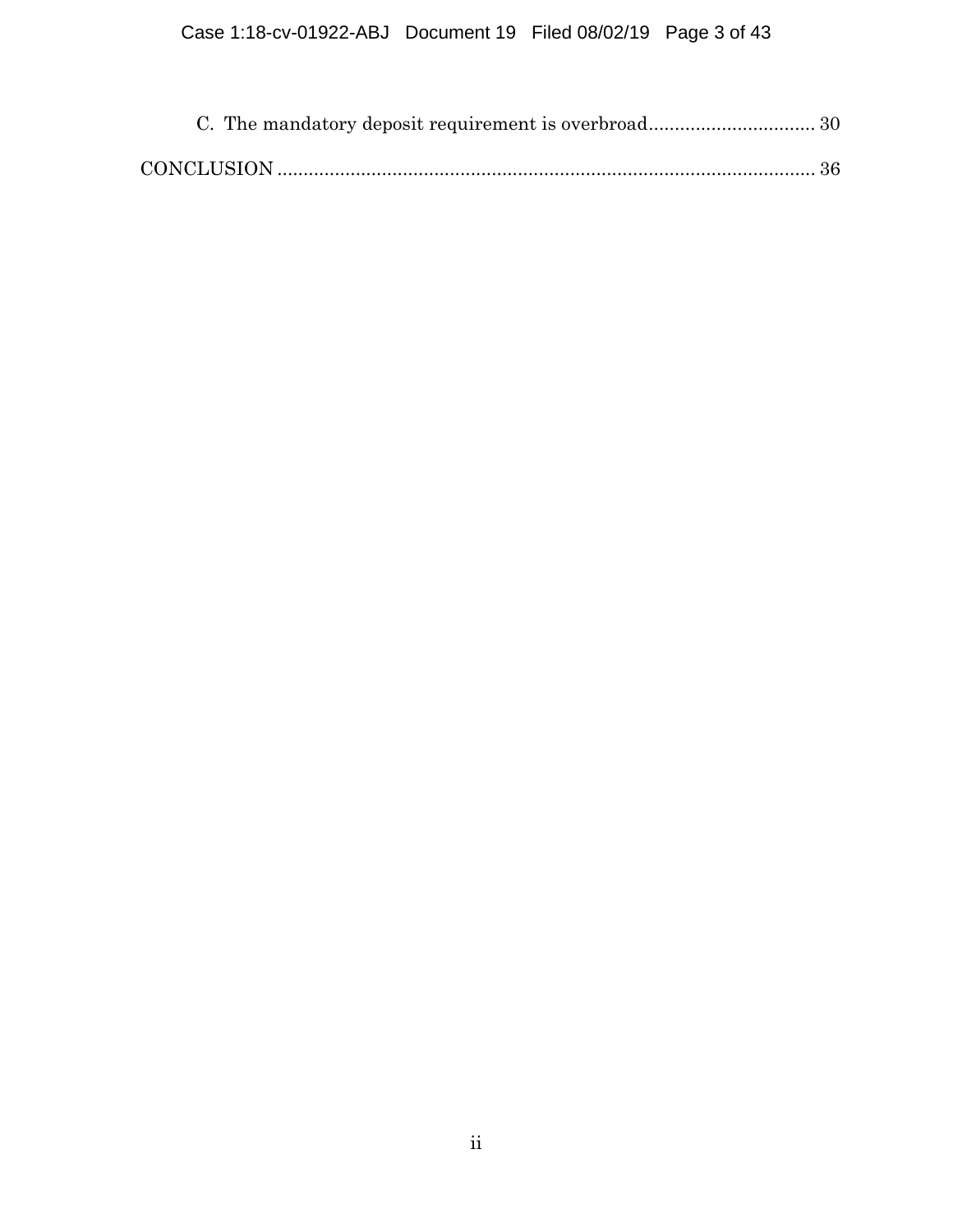# **TABLE OF AUTHORITIES**

| Page(s)<br><b>Cases</b>                                                                                              |  |
|----------------------------------------------------------------------------------------------------------------------|--|
| Agency for Int'l Dev. v. All. for Open Soc'y Int'l, Inc.,                                                            |  |
| Anderson v. Liberty Lobby, Inc.,                                                                                     |  |
| Armstrong v. United States,                                                                                          |  |
| Clark v. Cmty. for Creative Non-Violence,                                                                            |  |
| Elsevier B.V. v. UnitedHealth Grp., Inc.,<br>2010 U.S. Dist. LEXIS 3261, No. 09-2124, (S.D.N.Y. January 14, 2010) 17 |  |
| Fla. Star v. B.J.F.,                                                                                                 |  |
| *Horne v. Dep't of Ag.,                                                                                              |  |
| Koontz v. St. Johns River Water Mgmt. Dist.,                                                                         |  |
| Ladd v. Law & Tech. Press,                                                                                           |  |
| Leathers v. Medlock,                                                                                                 |  |
| Logical Operations, Inc. v. 30 Bird Media, LLC,                                                                      |  |
| McIntyre v. Ohio Elections Comm'n,                                                                                   |  |
| Nat'l Comics Publ'n, Inc. v. Fawcett Publ'ns, Inc.,                                                                  |  |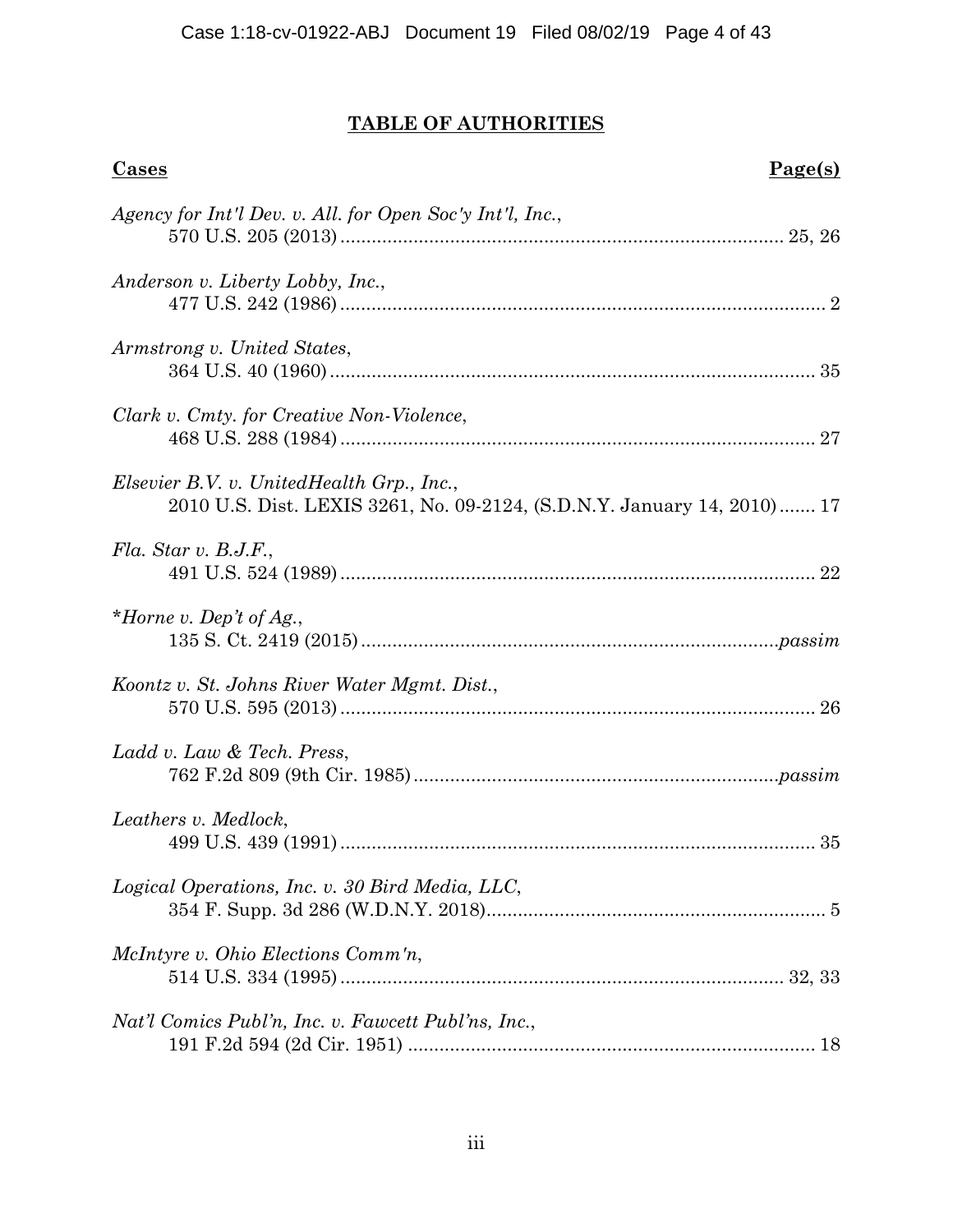| New York State Club Ass'n, Inc. v. City of New York,                                          |
|-----------------------------------------------------------------------------------------------|
| *Reed v. Town of Gilbert,                                                                     |
| Reichert v. Keefe Commissary Network, LLC,<br>No. 3:17-cv-05848, 2019 U.S. Dist. LEXIS 77814, |
| *Ruckelshaus v. Monsanto Co.,                                                                 |
| Scott v. Harris,                                                                              |
| Se. Ark. Hospice, Inc. v. Burwell,                                                            |
| Talley v. California,                                                                         |
| Turner Broad. Sys., Inc. v. F.C.C.,                                                           |
| United States v. Playboy Entm't Grp., Inc.,                                                   |
| United States v. Stevens,                                                                     |
| U.S. Tr. Co. of N.Y. v. New Jersey,                                                           |
| Virginia v. Hicks,                                                                            |
| Wheaton v. Peters,                                                                            |

# **Constitutional Provisions**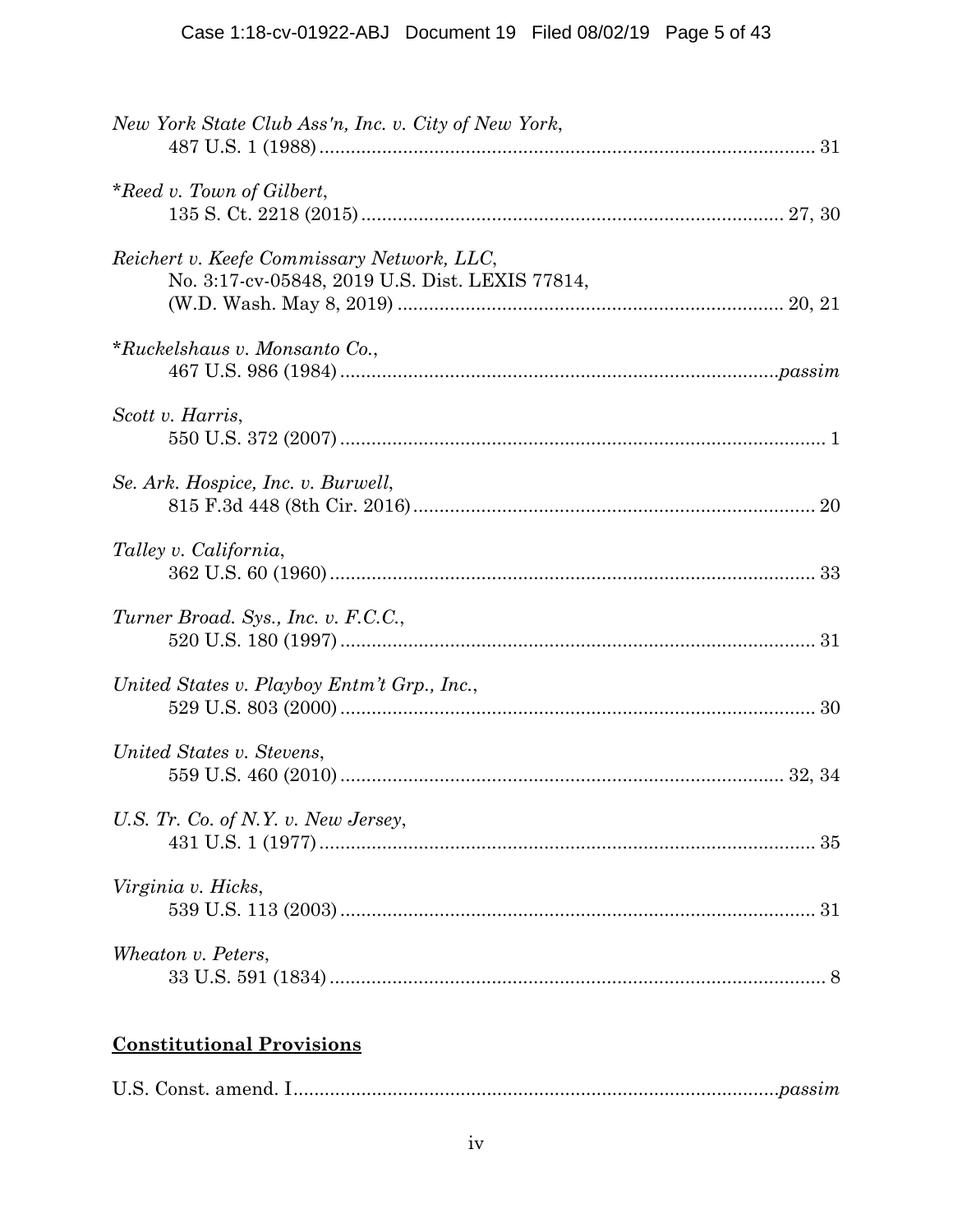## **Statutes**

| Copyright Act of May 31, 1790,                                                                                 |
|----------------------------------------------------------------------------------------------------------------|
| Berne Convention Implementation Act of 1988,                                                                   |
| Berne Convention, Art. V, § 2,<br>https://www.wipo.int/treaties/en/text.jsp?file_id=283698#P109_16834  15      |
| <b>Rules</b>                                                                                                   |
|                                                                                                                |
|                                                                                                                |
| <b>Other Authorities</b>                                                                                       |
| Creative Commons, CCO: No Rights Reserved,<br>https://creativecommons.org/share-your-work/public-domain/cc0 19 |
| Library of Congress, Collection Levels,                                                                        |
| Library of Congress, Collections Policy Statements: Literature and Language 2,<br>28                           |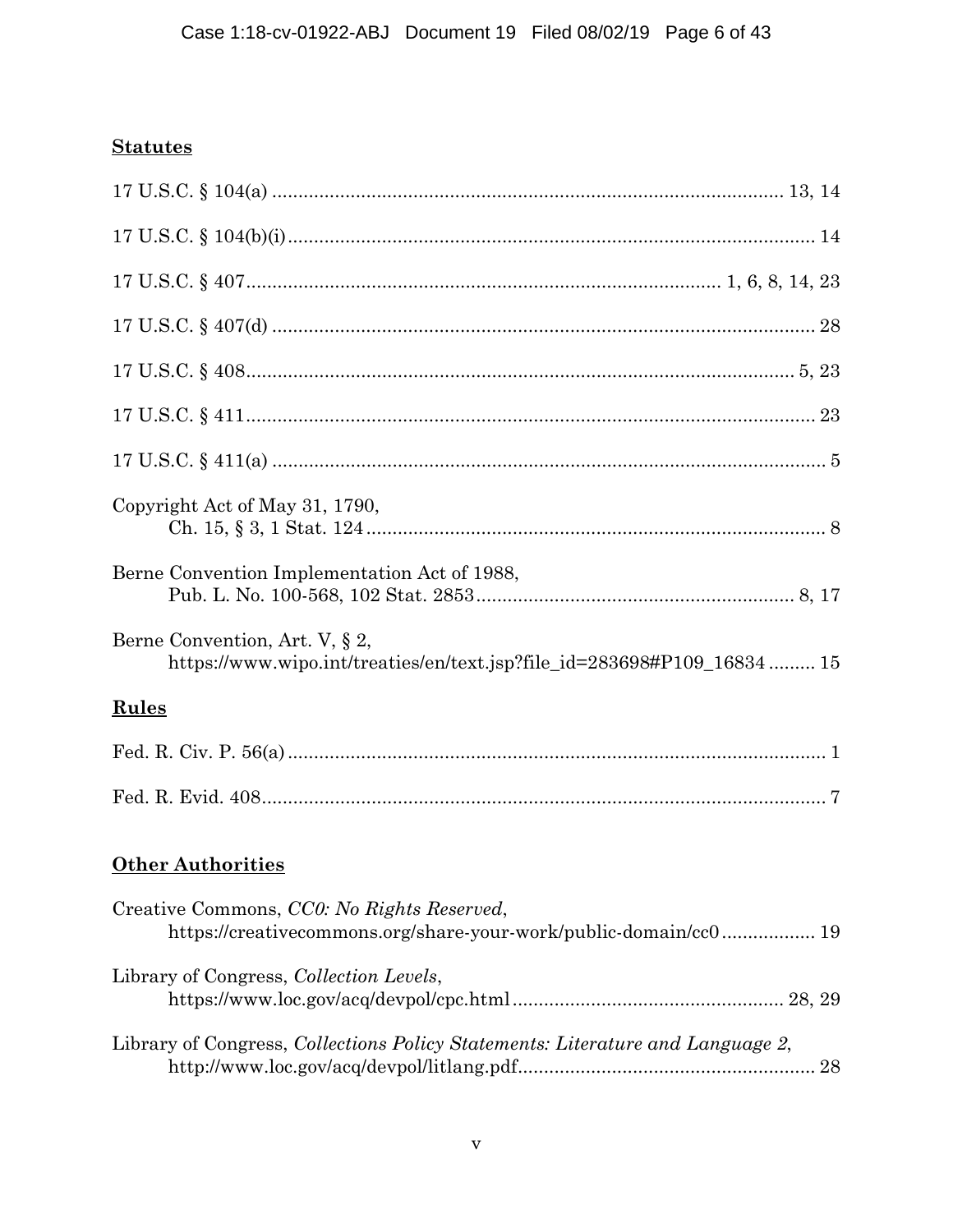| Thomas F. Cotter, Toward a Functional Definition of Publication in Copyright Law,                                                           |
|---------------------------------------------------------------------------------------------------------------------------------------------|
|                                                                                                                                             |
| United Kingdom Copyright Service, Fact sheet P-01: UK Copyright Law,<br>https://www.copyrightservice.co.uk/copyright/p01_uk_copyright_law 5 |
|                                                                                                                                             |
| U.S. Copyright Office,                                                                                                                      |
| Compendium of U.S. Copyright Office Practices § 2311 (3d ed. 2017)  18, 19                                                                  |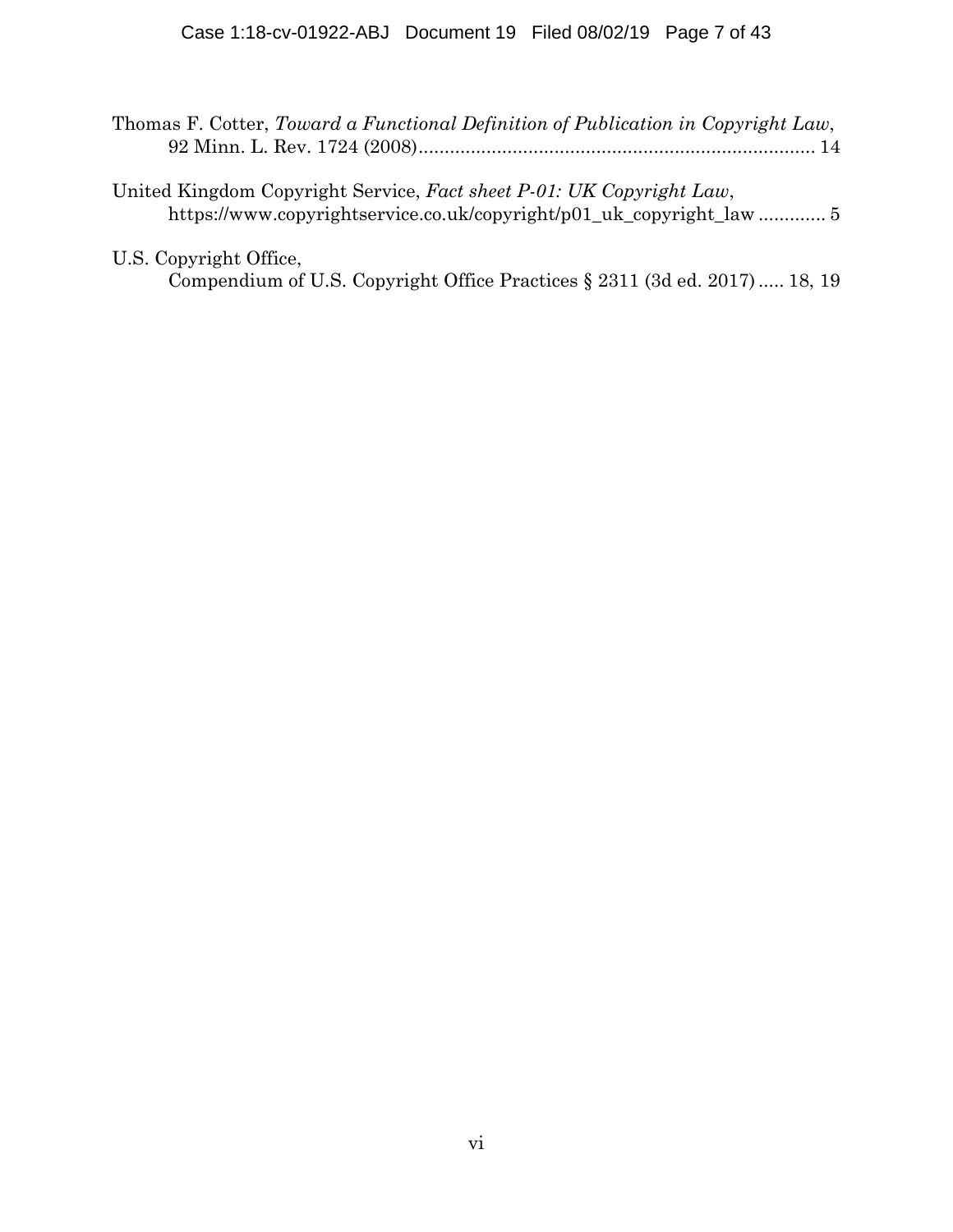#### **INTRODUCTION**

Defendants have threatened Plaintiff Valancourt Books with hefty fines if it fails to provide the federal government with free copies of the books it publishes. The government's position is that Valancourt, along with every other American publisher, is obliged to provide these books free of charge under 17 U.S.C. § 407 because (and only because) it published books containing new copyrightable material. But Valancourt cannot be compelled to turn over its property without compensation, both because such a requirement violates the Takings Clause of the Fifth Amendment and because the mandatory deposit requirement violates publishers' free speech rights under the First Amendment. At bottom, this case pits Valancourt's fundamental right to retain its property against the government's interest in obtaining that property (which it could freely purchase) without paying for it. Under either the Takings Clause or the First Amendment, this Court must resolve such a dispute in favor of the property owner. Because no material facts are in dispute, summary judgment should therefore be entered in favor of Valancourt.

#### **STANDARD OF REVIEW**

Summary judgment is appropriate when a "movant shows that there is no genuine dispute as to any material fact and the movant is entitled to judgment as a matter of law." Fed. R. Civ. P. 56(a). In assessing a motion for summary judgment, federal courts "view the facts and draw reasonable inferences in the light most favorable" to the non-moving party. *Scott v. Harris*, 550 U.S. 372, 378 (2007) (quotation marks omitted). Summary judgment should be granted unless there is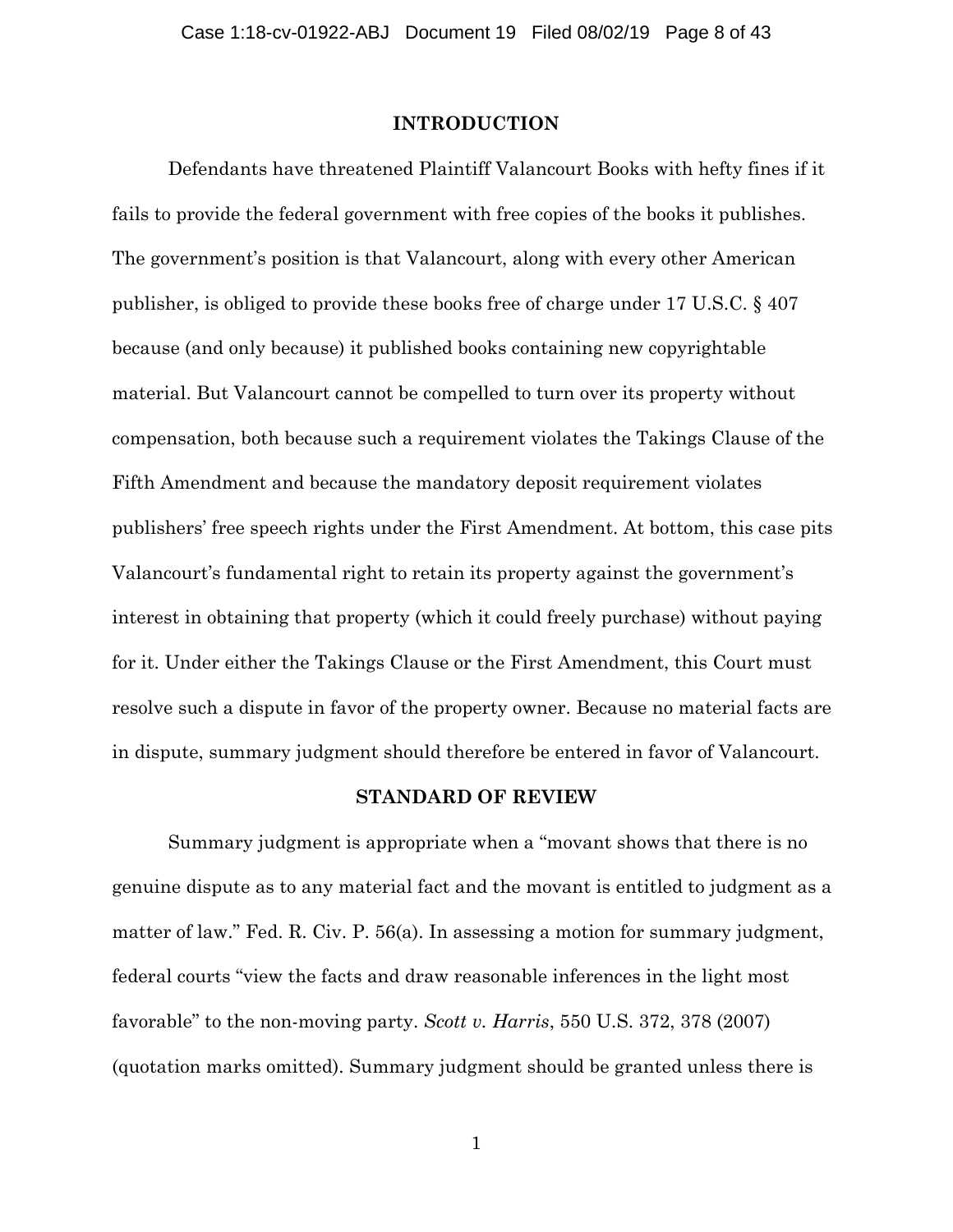sufficient evidence to allow a reasonable factfinder to find for the nonmoving party on a disputed issue of material fact. *Anderson v. Liberty Lobby, Inc.*, 477 U.S. 242, 247–48 (1986).

### **FACTS1**

## *Valancourt Books*

Plaintiff Valancourt Books is a two-person publishing firm located in Richmond, Virginia. Joint Stipulations of Fact (ECF 17-3) ("Joint Stipulations") ¶¶ 4, 23. Through Valancourt, founder James Jenkins and his husband pursue a simple mission: Finding and bringing forgotten, unloved, and underappreciated books to a broader audience. Supplemental Statement of Undisputed Facts ("Supplemental Facts") ¶ 1. Valancourt started out as a side project: In 2004, as a dissatisfied lawyer in Seattle, Washington, Jenkins decided to apply to graduate school in English Literature. Joint Stipulations ¶ 6. For his required application essay, he decided to write about an 18th century novelist who had long interested him: Francis Lathom. *Id.* ¶ 7.

 But Jenkins could only find Lathom's works in one location in North America, the University of Nebraska. *Id.* ¶ 8. Even there, the library did not have his books, only microfiche versions. *Id.* But James didn't give up: He drove halfway across the country and borrowed the Lathom microfiche, along with some other out-of-print books he was interested in. *Id.* 

 $\overline{a}$ 

<sup>1</sup> The parties have stipulated to most of the relevant facts in this matter. *See* Joint Stipulation of Facts (ECF 17-3). In support of this motion, Valancourt also submits a short additional Supplemental Statement of Undisputed Material Facts, which are not the subject of any stipulations.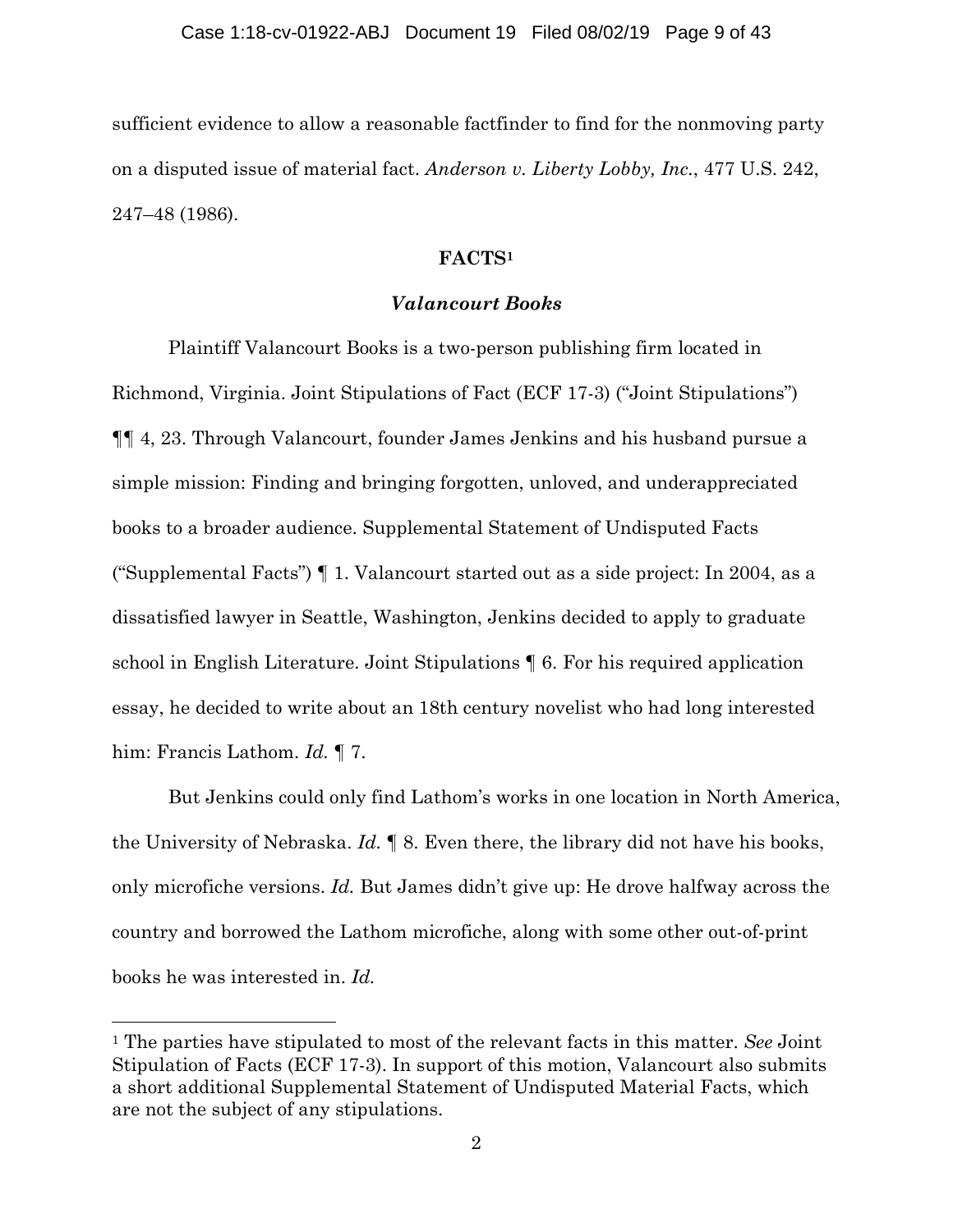#### Case 1:18-cv-01922-ABJ Document 19 Filed 08/02/19 Page 10 of 43

This experience got James thinking: There was no reason, in the modern world of low-cost, print-on-demand technology, that classic works of literature should be unavailable. Supplemental Facts ¶ 2. And so James decided to fix the problem himself by publishing two of the titles he had on microfiche: *The Animated Skeleton*, an anonymous gothic novel from 1798, and Francis Lathom's 1795 book *The Castle of Ollada*. Joint Stipulations ¶ 9. Over the course of the next several months, James and his husband painstakingly typed out the manuscripts (using microfiche readers at their local public library), and in March of 2005, Valancourt Books published its first books. *Id.* ¶ 10.

Jenkins named the fledgling operation "Valancourt Books" as a reference both to the dashing hero of Ann Radcliffe's 1794 novel *The Mysteries of Udolpho* and to an essay by W.M. Thackeray during the Victorian era in which he laments that young readers were no longer familiar with Radcliffe's works because, like many great novels, they were out of print. The name Valancourt therefore reflected Jenkins' goal of resurrecting great, forgotten literature. *Id.* ¶ 11.

From there, Valancourt slowly but surely grew, to the point where Jenkins and his husband could quit their jobs and work for the business full-time. It remains, however, a small business: Its staff consists entirely of Jenkins and his husband. Valancourt's s books receive attention from academics and from certain members of the press, but Valancourt still considers a new book a success if it sells as few as 100 copies. *Id.* ¶¶ 13–20. Valancourt frequently brings books back from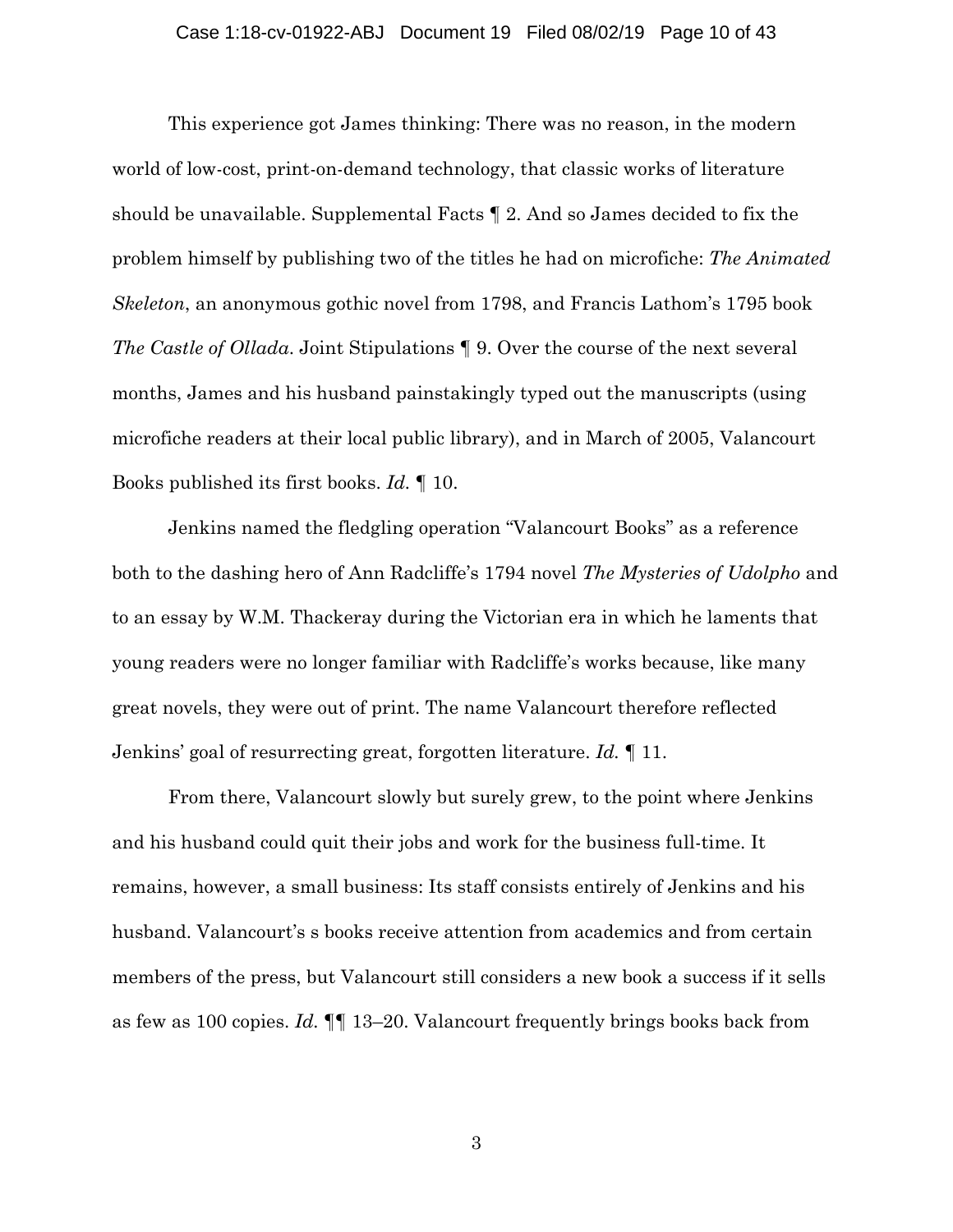#### Case 1:18-cv-01922-ABJ Document 19 Filed 08/02/19 Page 11 of 43

the brink of extinction; sometimes Valancourt publishes books that existed in only a single known copy before Valancourt reissued them. *Id.* ¶ 17.

Valancourt survives with relatively low sales volumes because of its print-ondemand business model: Instead of printing books and keeping an inventory on hand, Valancourt uses a third-party vendor called Lightning Source that prints books only when they are ordered. *Id.* ¶¶ 20, 75. When Jenkins himself needs copies of Valancourt's books to display at conferences or for other purposes, he orders them through Lightning Source. *Id.* ¶ 21.

Many of the works that Valancourt publishes are older works in the public domain, though the editorial enhancements that Valancourt adds to the works such as scholarly introductions and footnotes—are subject to U.S. copyright protection. *Id.* ¶ 24.

Valancourt has never registered the copyright in any of its books or otherwise taken steps to secure legal protection for the copyright in those books. *Id.* ¶ 26. Despite Valancourt's inaction, Jenkins understands that certain elements of each Valancourt book are nonetheless subject to copyright protection. Supplemental Facts ¶ 3; Joint Stipulations ¶ 28. For example, Valancourt's books often include a scholarly introduction or explanatory footnotes to help modern readers understand what a particular cultural reference meant at the time the book was first published. Supplemental Facts ¶ 3. Even the formatting decisions Jenkins makes in laying out the books and deciding which words go where may be protected by copyright.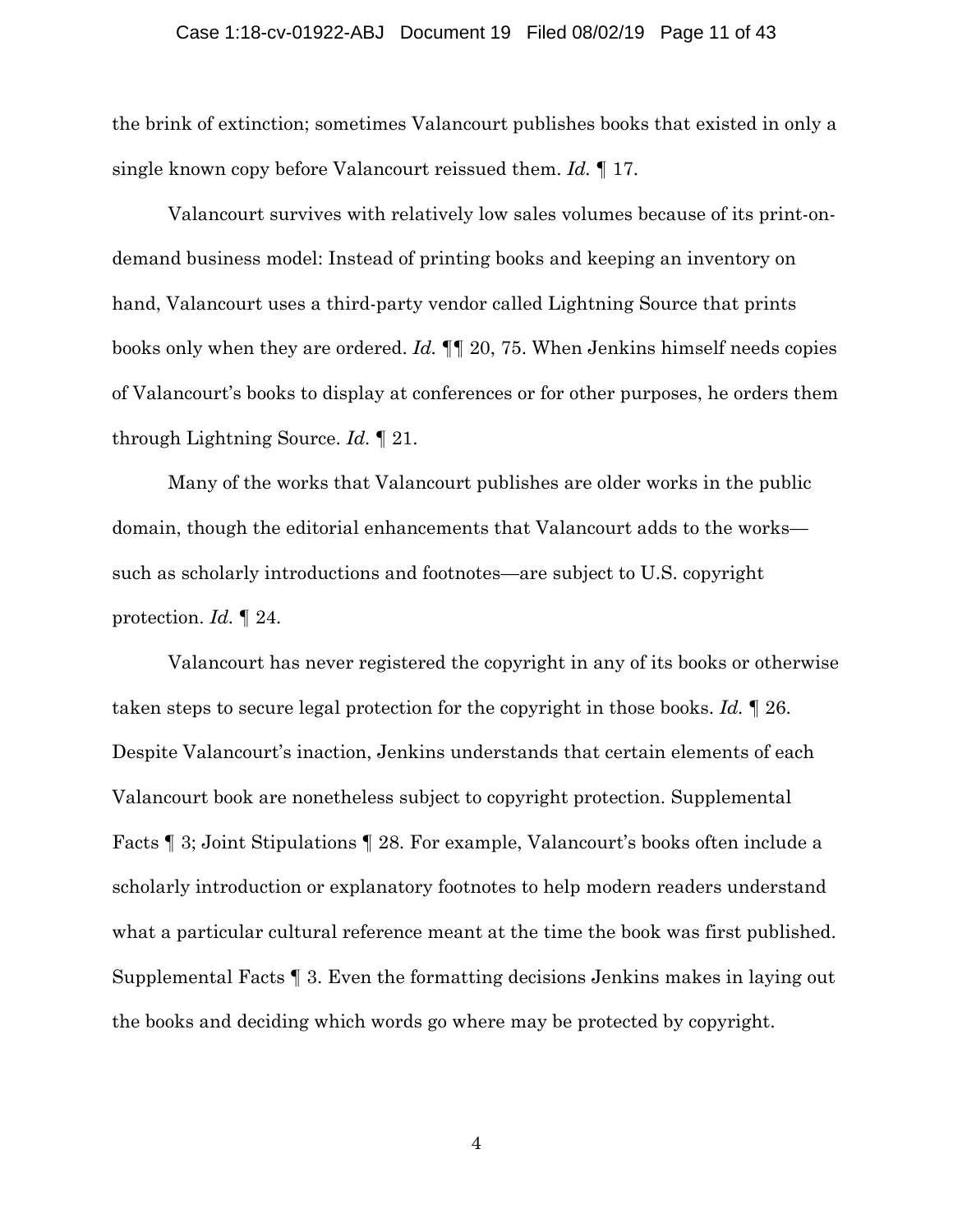Supplemental Facts ¶ 3.2 As a result, Valancourt has historically included true statements in its book about the books' copyright status—not because Valancourt has any intention of suing anyone over those rights, but because Jenkins (a former attorney) thinks making true statements about the law is important. Supplemental Facts ¶ 5; Joint Stipulations ¶ 29.

While Valancourt's books contain copyrightable material, Valancourt itself frequently does not own the copyright in the material it publishes because the material was written by other individuals. Sometimes it publishes material pursuant to a formal licensing agreement, but sometimes not: Many of the professor who contribute copyrightable footnotes or other matter to Valancourt publications do so without any formal written agreement at all. Supplemental Facts ¶ 5. And while this material is copyrighted automatically by operation of law, that copyright is not *enforceable* because it has not been registered. Civil actions for copyright infringement cannot be filed unless the underlying copyright has first been registered (and the copyrighted material deposited) with the Copyright Office pursuant to 17 U.S.C. § 408. *See* 17 U.S.C. § 411(a).

Because Valancourt has never sought to register its copyrights, Valancourt has also never deposited any books with the Library of Congress in exchange for

 $\overline{a}$ 

<sup>2</sup> Layout decisions of this sort are generally protected under the law of the United Kingdom. *See* United Kingdom Copyright Service, *Fact sheet P-01: UK Copyright Law*, https://www.copyrightservice.co.uk/copyright/p01\_uk\_copyright\_law. Under U.S. law, the copyrightability of book layouts is less clear: Layout decisions are sometimes treated as copyrightable elements and sometimes not, depending on the circumstances. *See Logical Operations, Inc. v. 30 Bird Media, LLC*, 354 F. Supp. 3d, 286, 297–98 (W.D.N.Y. 2018) (collecting authorities).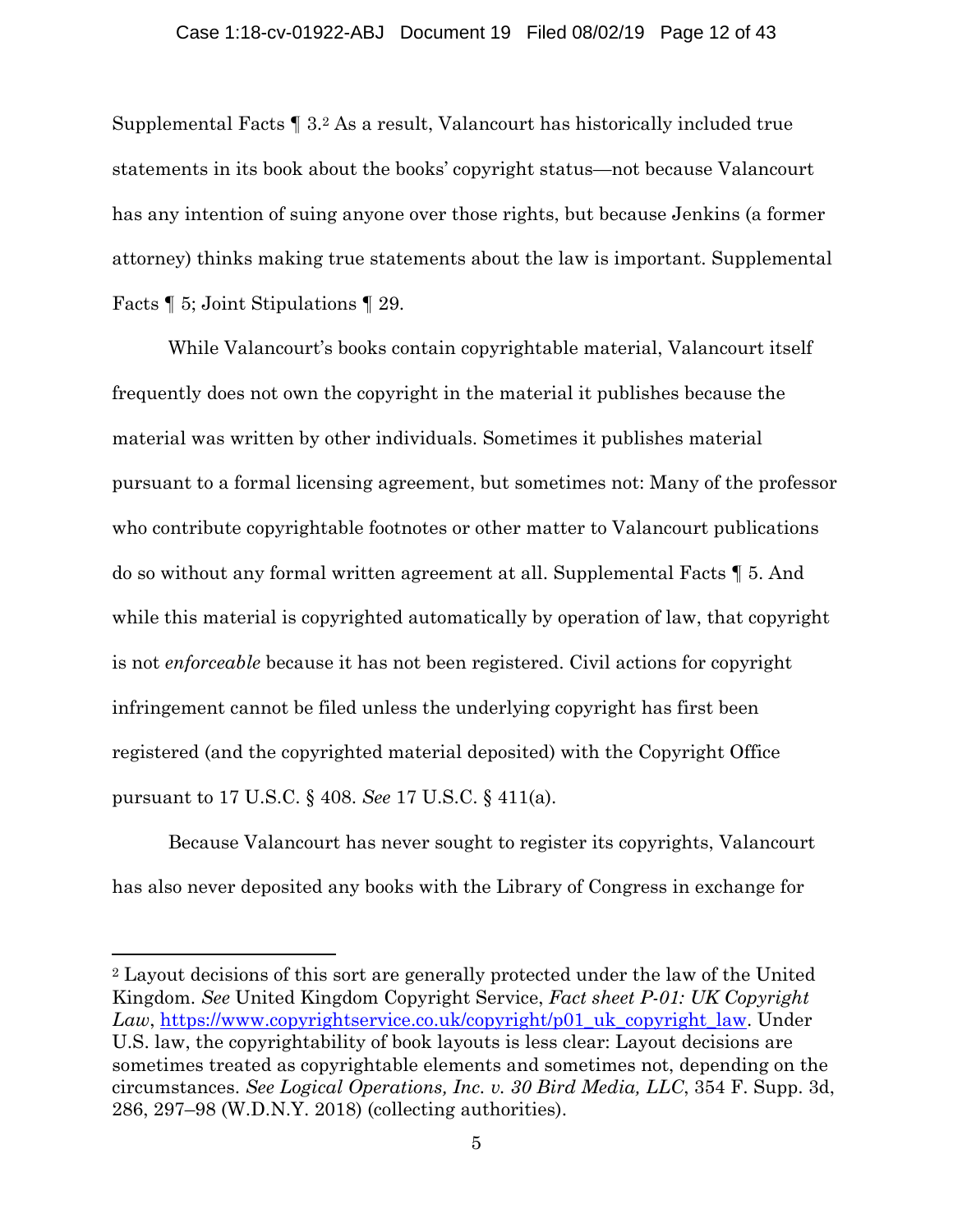#### Case 1:18-cv-01922-ABJ Document 19 Filed 08/02/19 Page 13 of 43

copyright registration. Joint Stipulations ¶ 62. It has, however, deposited some books in the Library: In the early days of Valancourt, Jenkins elected to participate in a Library program called the Cataloging in Publication program, in which publishers exchange free copies of their books for catalog control numbers from the Library. *Id.* Jenkins initially believed this program would help Valancourt sell its books to public libraries. *Id.* After depositing around 100 books, Jenkins decided the program did not help and, in view of the cost of sending the free books to the Library, stopped participating. *Id.* 

## *The Demand Notice*

 On June 11, 2018, James Jenkins received via email a letter from Michael Lind, an employee of the Copyright Office, notifying him that Valancourt had failed to comply with the mandatory deposit requirements of 17 U.S.C. § 407 and instructing him to immediately provide copies of some 341 Valancourt books on pain of fines. Joint Stipulations ¶¶ 71–73 & Exs. A–C. Despite his years in publishing, this was the first Jenkins had ever heard of the mandatory deposit requirement. Stipulations ¶ 74.

 Jenkins was dismayed by this email: The fines were daunting, and the time and expense of complying with this demand would cost him literally thousands of dollars and many hours spent ordering, repackaging, and shipping his books—all to give the Library of Congress books that in many cases Jenkins thought it should already have. Supplemental Facts ¶ 7. Jenkins therefore responded to this email promptly on June 12, 2018, notifying the Copyright Office that (a) as a print-on-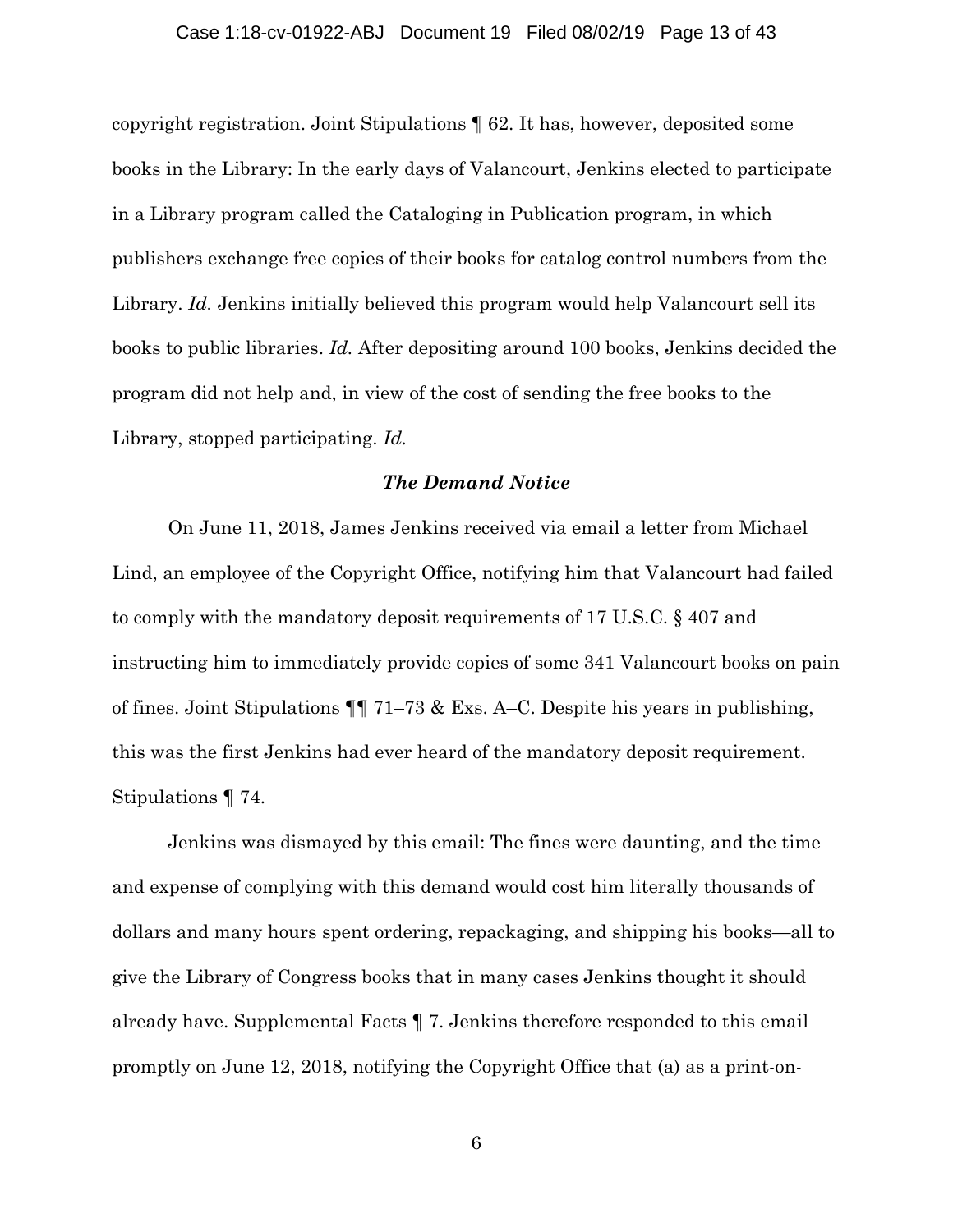#### Case 1:18-cv-01922-ABJ Document 19 Filed 08/02/19 Page 14 of 43

demand publisher, he did not possess these books and would find it extremely expensive to comply with these demands, (b) that most Valancourt books are in fact reprints of long-lost books that surely were deposited with the Library when they were initially published, and (c) that many of the books requested had already been voluntarily deposited with the Library pursuant to Jenkins's earlier participation in the Cataloging in Publications program. Joint Stipulations ¶ 76 & Ex. D.

One month later, the Copyright Office responded, rejecting Jenkins's contention that he should not be required to deposit books that had already been deposited with the Library. Joint Stipulations ¶ 78 & Ex. E. To the extent Valancourt's books contained any new copyrightable material (like explanatory footnotes), Valancourt was required to deposit the book regardless of any earlier editions the Library might have. And to the extent Jenkins had deposited books as part of the Cataloging in Publication program, those deposits did not count towards his mandatory deposit obligations because they were deposited in exchange for a control number, not deposited free of charge.3 *Id.* 

This subsequent notice did, however, reduce the total number of books demanded from 341 to 240. Joint Stipulations ¶ 79. The reason for this reduction is unclear: In the course of this lawsuit, Defendants have asserted that Copyright Office staff "consulted publicly available online sources in an effort to limit the

 $\overline{a}$ 

<sup>3</sup> The Copyright Office subsequently, in an effort to settle this lawsuit, offered to allow Valancourt to deposit electronic copies of the demanded books. Joint Stipulations ¶ 61. That settlement offer, of course, does not affect the merits of the case or Valancourt's future obligations under the mandatory deposit law. Fed. R. Evid. 408 (settlement offers not competent evidence of validity or invalidity of claim for relief).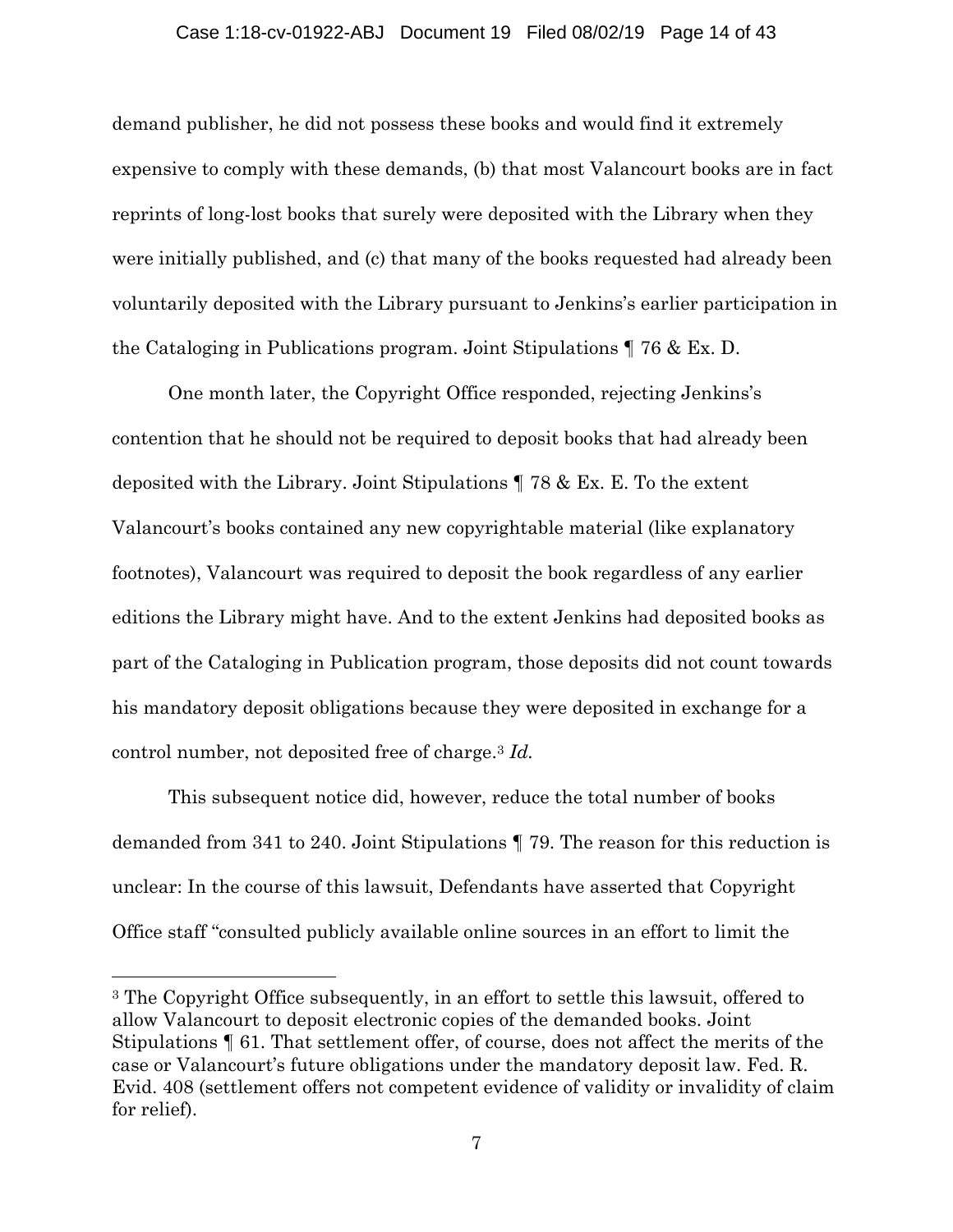demand to books containing newly added material," Joint Stipulations ¶ 77, but in reality the 101 omitted books appear to contain just as much copyrightable material as any other Valancourt book. Supplemental Facts ¶ 8.

#### *The Mandatory Deposit Requirement*

 The mandatory deposit requirement embodied in 17 U.S.C. § 407 is a vestige of the United States' original system of copyright protection. Under the original system, an author or publisher seeking copyright protection was required to deposit copies of the work to be protected with the federal government as a condition of registering the copyright. Copyright Act of May 31, 1790, ch. 15, § 3, 1 Stat. 124, 125; *see also Wheaton v. Peters*, 33 U.S. 591, 592 (1834). But that is no longer the case. As a result of the United States' entry into the Berne Convention, copyright no longer hinges on registration: Instead, copyright attaches to a new work the moment the work is created. *See generally* Berne Convention Implementation Act of 1988, Pub. L. No. 100-568, 102 Stat. 2853. Despite this change, the mandatory deposit requirement persists—but now, instead of a requirement imposed on a publisher who wants to *obtain* copyright, it is imposed on any publisher who publishes a work that is "copyrightable." Joint Stipulations ¶ 43.

The result is a two-tracked system of deposits. If a copyright holder wants to register her copyright (which is necessary in order to actually enforce the copyright in court), she must still deposit copies of the work in exchange for registration—and a deposit made for purposes of registration will generally fulfill the mandatory deposit requirement of § 407. Joint Stipulations ¶ 45. But a publisher that declines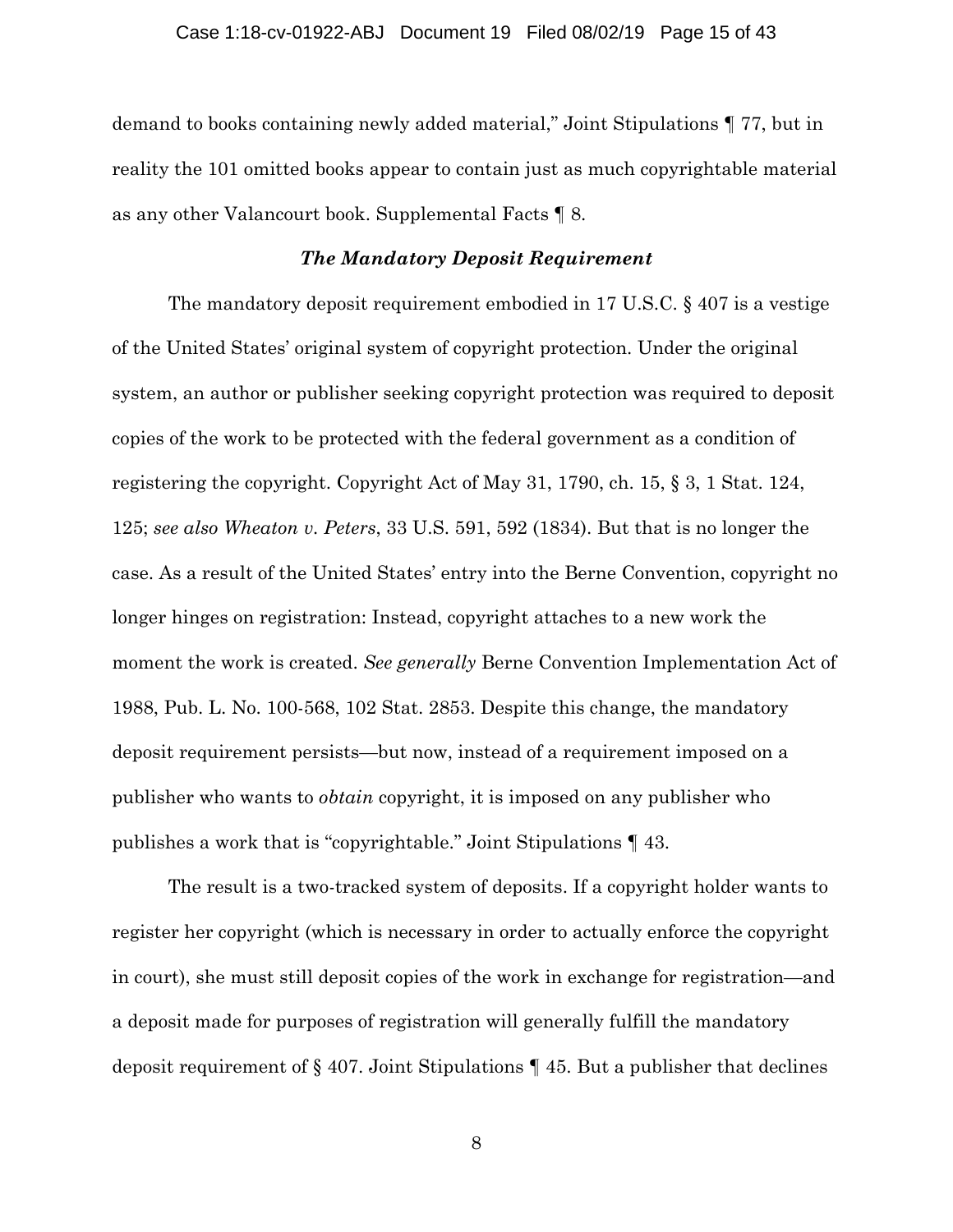#### Case 1:18-cv-01922-ABJ Document 19 Filed 08/02/19 Page 16 of 43

the benefits of registration is required to deposit copies of its books anyway.4 Joint Stipulations ¶ 47.

Most of the books received through the mandatory deposit requirement are deposited based on publishers' complying with the law's command on their own: More than 35,000 books were deposited pursuant to the mandatory deposit requirement in fiscal 2017 alone, most of them deposited without any demand having been made. Joint Stipulations ¶¶ 57, 66. If a publisher fails to deposit copies of its books, the Copyright Office has discretion to demand (as it did in Valancourt's case) that the publisher make the deposits or face fines. Joint Stipulations ¶¶ 50– 51. Over a six-year period, the Copyright Office demanded an average of about 4,500 titles per year; by contrast, in 2017 alone, the Office received more than 35,000 books through the mandatory deposit requirement. Joint Stipulations ¶¶ 57, 66.

When the Copyright Office sends demands, it usually does so on its own initiative: Demands are mostly the result of "acquisition teams" within the Copyright Office that conduct internet research and, in their discretion, send out demands when they find a noncompliant publisher whose books the team believes

 $\overline{a}$ 

<sup>4</sup> The Copyright Office has discretion to grant "special relief" from the mandatory deposit requirement to publishers who request it, though it has no procedures or forms for accepting requests for special relief or determining whether a publisher has successfully requested special relief. Joint Stipulations ¶ 59. James Jenkins' email that specifically informed the Copyright Office that it would be enormously burdensome to comply with its request was (for no reason Defendants can articulate) *not* deemed a request for special relief. *Id.* ¶ 61. Perhaps unsurprisingly, the Copyright Office receives fewer than 10 communications per year that it deems requests for special relief. *Id.* ¶ 59.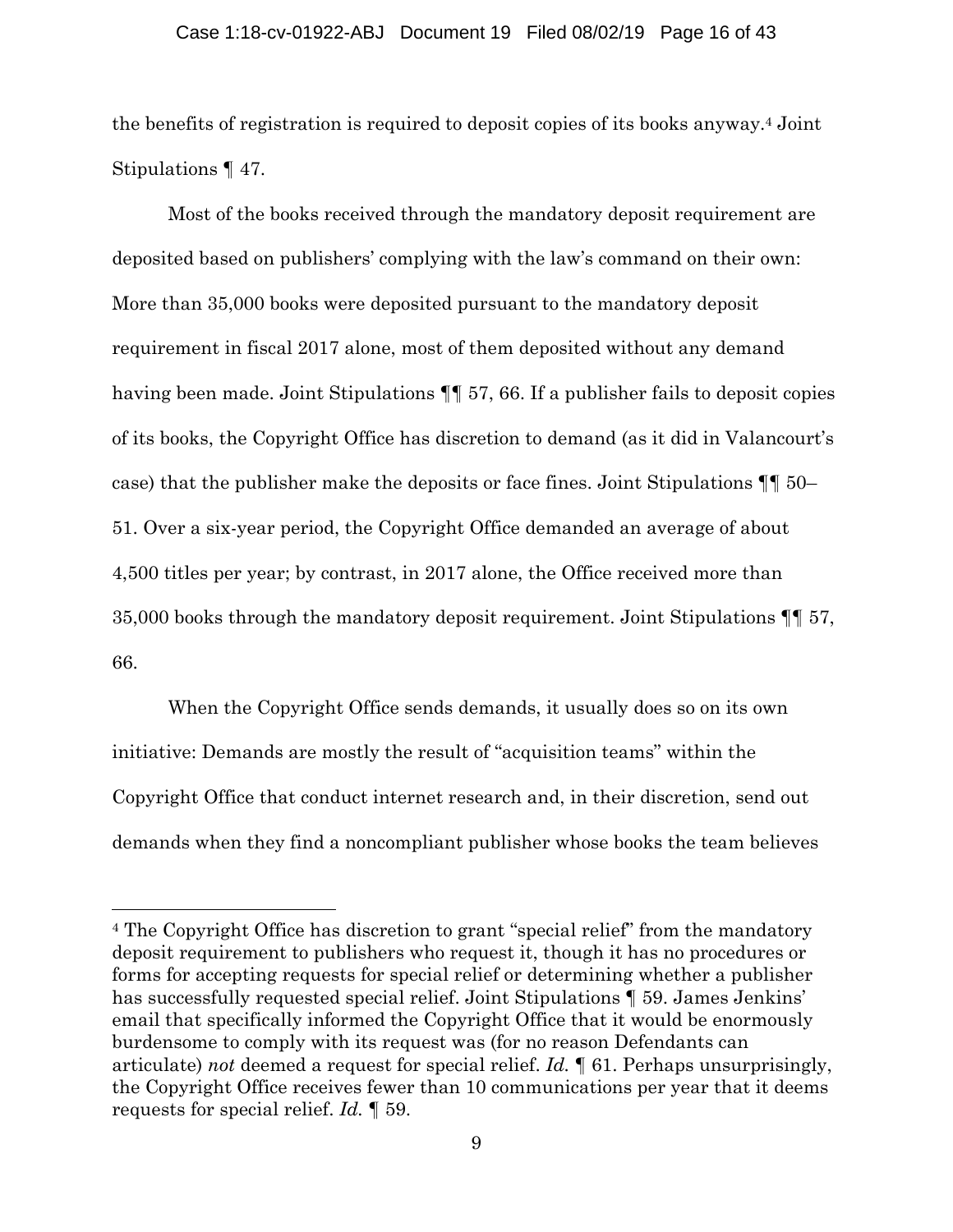#### Case 1:18-cv-01922-ABJ Document 19 Filed 08/02/19 Page 17 of 43

fits within the Library's criteria for acquisition. Joint Stipulations ¶¶ 53–54. About 80 percent of the demands for deposit sent out by the Copyright Office are the result of this sort of staff-driven internet research. Joint Stipulations ¶ 57. On rarer occasions, staff within the Library will themselves identify a book or books that should be added to the Library's collections and ask the Copyright Office to obtain a copy. *Id.* 

All of these methods—deposits in exchange for copyright registration, deposits in compliance with the mandatory deposit requirement, and deposits sent as a result of demands by the Copyright Office—result in a huge influx of books. In fiscal 2017 alone, for example, the Copyright Office transferred 172,777 physical books to the Library. Joint Stipulations ¶ 66. Of these, 137,223 were received in exchange for copyright registration and 35,554 were received through the mandatory deposit requirement. *Id.* These books are in addition to other avenues the Library has for book acquisition, such as the Cataloging in Publication program, voluntary gifts, etc.

But the Library does not want all these books—some of them are duplicates of others in the Library's collection, some do not meet the Library's standards for inclusion in its catalog, and some just physically do not fit in the Library's limited space. Joint Stipulations  $\P$  67. The Library must dispose of these unwanted books and so it trades them, gives them away, or simply destroys them. Joint Stipulations ¶ 68. In 2018 alone, the Library traded or gave away more than 80,000 books. *Id.* If books cannot be traded or given away, they are destroyed, and the Library makes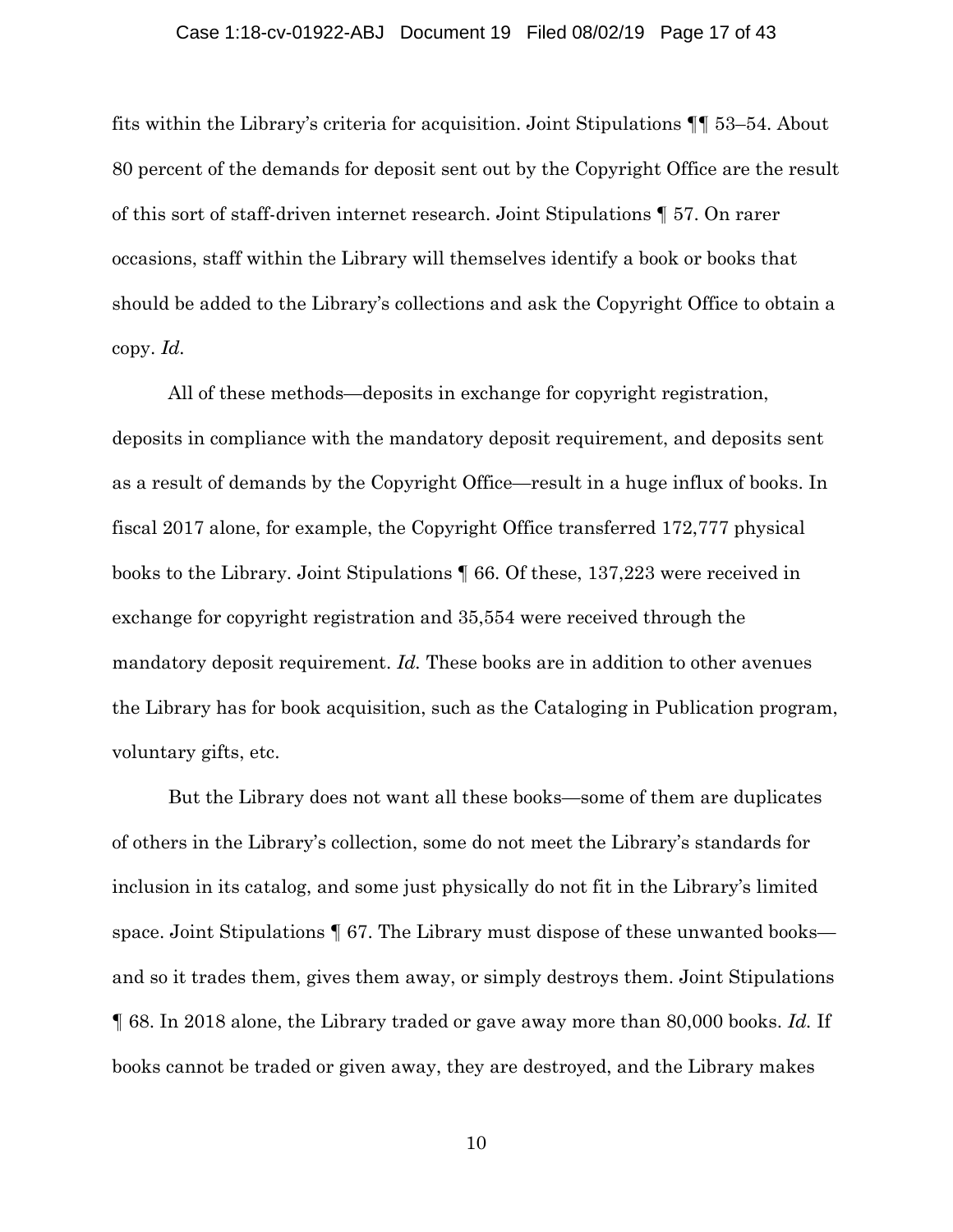no effort to track how many books it destroys. *Id.* Neither does the Library track where these books come from: Many of the tens of thousands of unwanted books disposed of by the Library in 2018 were surely deposited pursuant to the mandatory deposit requirement, but the Library does not know how many or what happened to them. *Id.* ¶¶ 68–69.

#### **ARGUMENT**

The mandatory deposit requirement violates the Constitution in two separate ways. First, it violates the Takings Clause because it is quite literally a taking: It is a command that private businesses like Valancourt surrender their personal property in exchange for no compensation. Second, it violates the First Amendment because it imposes content-based burdens on publishers' speech in pursuit of a governmental interest that is either meaningless or minimal—meaningless in that it results in the government receiving thousands of books that it literally just destroys and minimal in that, to the extent the government wants the books it receives, the government could just as easily have purchased those books on the open market.

## **I. The mandatory deposit requirement violates the Takings Clause.**

Valancourt's Takings Clause argument is simple: The mandatory deposit requirement requires it to give free books to the federal government for the government's own use. A requirement that someone turn over their personal property to the government for the government's use is a taking of that property, and a requirement that people do so without compensation is a violation of the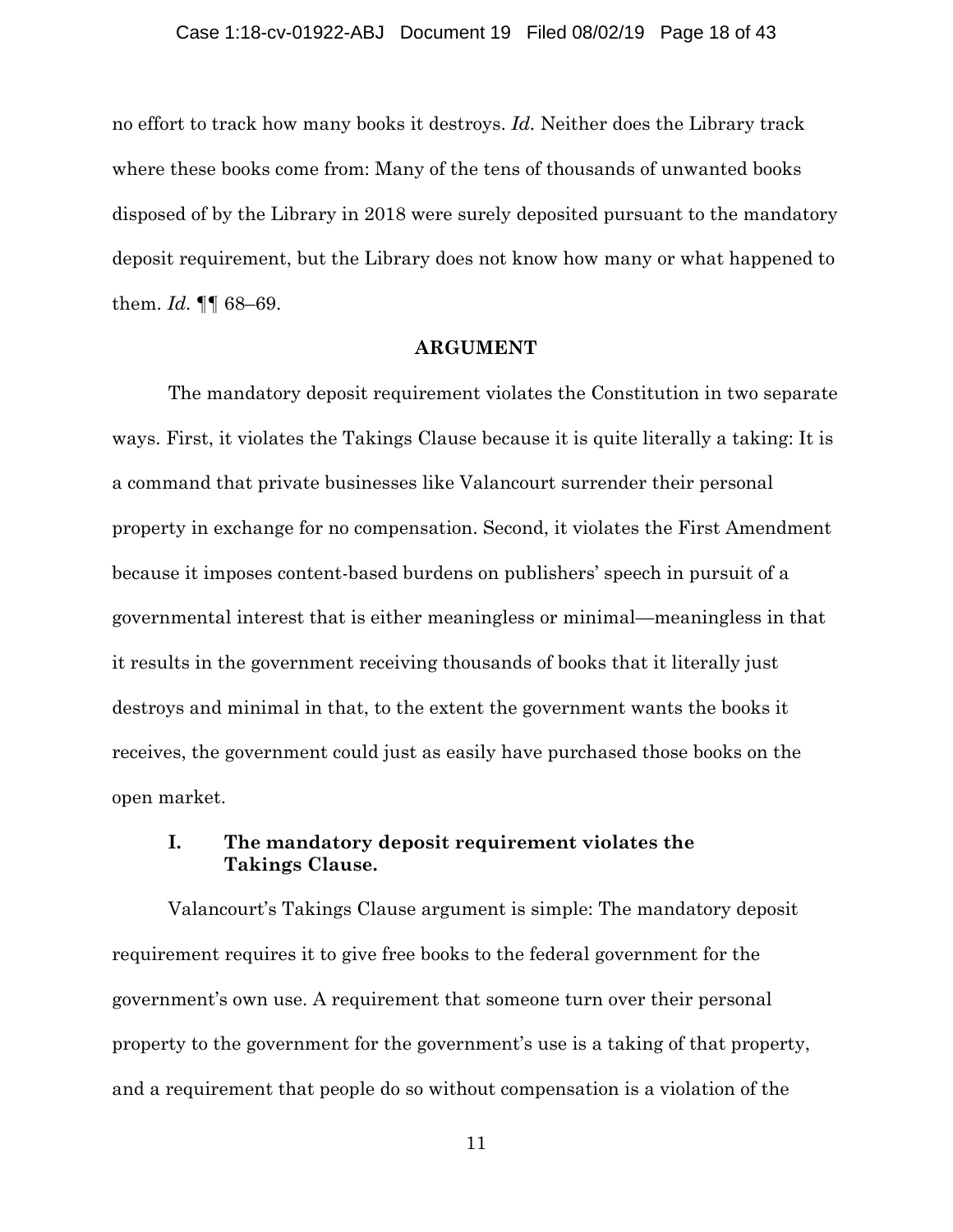#### Case 1:18-cv-01922-ABJ Document 19 Filed 08/02/19 Page 19 of 43

Takings Clause. *See Horne v. Dep't of Ag.*, 135 S. Ct. 2419, 2426 (2015) ("Nothing in the text or history of the Takings Clause, or our precedents, suggests that the [compensation requirement] is any different when it comes to appropriation of personal property. The Government has a categorical duty to pay just compensation when it takes your car, just as when it takes your home."). As such, the mandatory deposit requirement violates the Takings Clause.

The Government's motion for summary judgment offers only two arguments against this conclusion. First, it asserts that it is not taking Valancourt's books without compensation because Valancourt is required to turn over these books in exchange for the federal government extending the benefit of copyright protection. Mem. Supp. Defs.' Mot. Summ. J. (Defs.' Mem.) at 12–18. Second, it asserts that Valancourt can be required to turn over books because the company has benefited from the copyright system and has failed to somehow take affirmative steps to extricate itself from that system. Defs.' Mem. 19–24. Neither argument is persuasive.

## **A. The mandatory deposit requirement is not a condition placed on a government benefit.**

The government argues that the taking of Valancourt's books is not uncompensated at all. Instead, the government says, Valancourt is required to hand over its books as a condition of enjoying the government benefit of copyright protection, relying almost entirely on two cases, *Ladd v. Law & Technology Press*, 762 F.2d 809 (9th Cir. 1985) and *Ruckelshaus v. Monsanto Co.*, 467 U.S. 986 (1984). This argument fails for two separate reasons. First, the mandatory deposit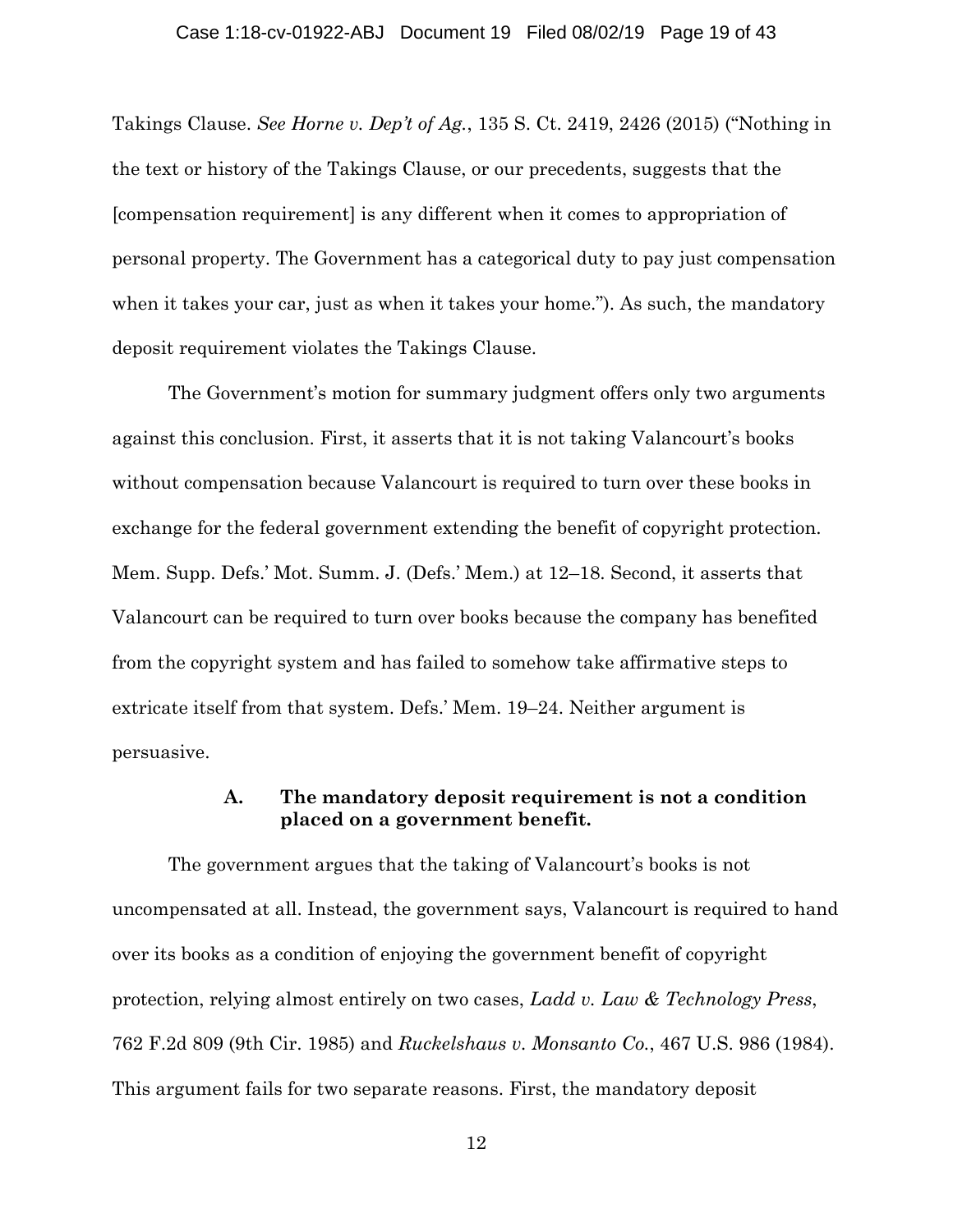#### Case 1:18-cv-01922-ABJ Document 19 Filed 08/02/19 Page 20 of 43

requirement challenged here is meaningfully different from the one upheld in *Ladd.*  Second, the Supreme Court's decision in *Horne v. Dep't of Ag.*, 135 S. Ct. 2419 (2015) squarely rejects Defendants' proposed extension of the reasoning in *Monsanto*.

## **1. The modern mandatory deposit requirement is not a condition placed on a government benefit.**

The first hurdle for the government's argument that the mandatory deposit requirement is a "condition" placed on the government's grant of copyright is that Congress has expressly disavowed it: The statutory text plainly states that the mandatory deposit requirement is not a "condition[ ] of copyright protection." 17 U.S.C. § 104(a). That is enough to stop the analysis: Copyright protection exists completely independent from the mandatory deposit requirement, and therefore the mandatory deposit requirement cannot be called a "condition" of copyright protection.

To resist the plain text of the statute, the government urges this Court to follow the Ninth Circuit's decision in *Ladd v. Law and Technology Press*, which held that (statutory command notwithstanding) the mandatory deposit requirement was in fact "a condition which Congress may legitimately attach to a grant of a benefit" that a publisher has accepted. 762 F.2d 809, 813 (9th Cir. 1985). But, even if one accepts *Ladd*'s reasoning entirely, the case cannot control here because the mandatory deposit requirement has been meaningfully amended since 1985.

In *Ladd*, the Ninth Circuit held that the mandatory deposit requirement was a lawful condition on the government's grant of copyright—notwithstanding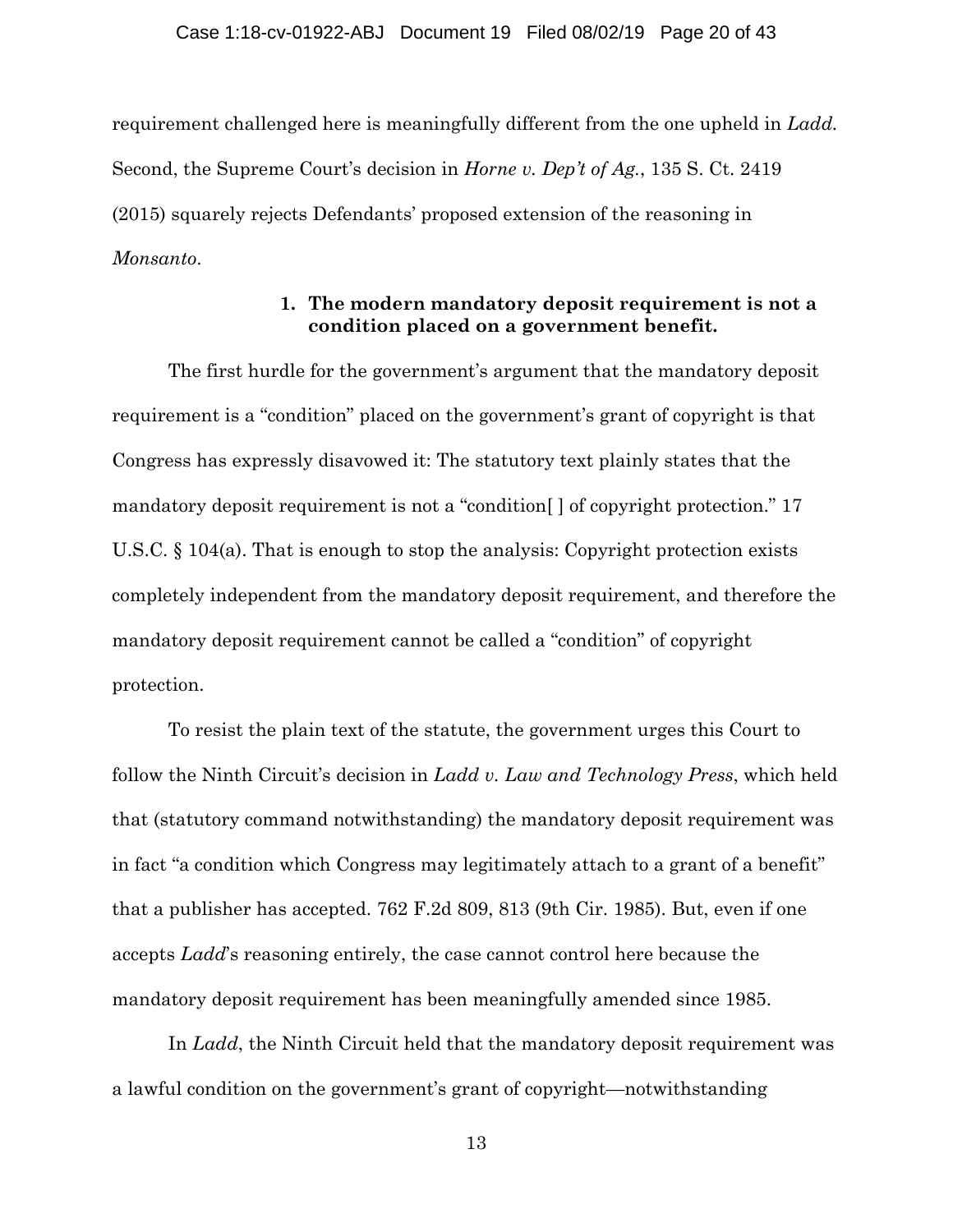#### Case 1:18-cv-01922-ABJ Document 19 Filed 08/02/19 Page 21 of 43

Congress's clear statutory admonition—because copyright protection in 1985 attached only if a work was published with an affirmative notice of copyright. 762 F.2d at 810 n.1; *id.* at 814; *see also* 17 U.S.C. § 407 (1982). As the *Ladd* court saw it, this was still an exchange: Under the original system of copyright (in which mandatory deposit was made in a quid-pro-quo exchange for copyright), a publisher was faced with a choice of either depositing the books or forfeiting the copyright. *Id.*  As amended, copyright law in 1985 had "taken away that choice about deposit." *Id.* Instead, "[o]nce publication with copyright notice has occurred, the owner *must*  deposit." *Id.* That was enough for the *Ladd* court: Once a publisher "voluntarily sought" the benefit of copyright protection, the government was allowed to impose mandatory deposit as a condition of that benefit. *Id.* at 810.

*Ladd* was wrongly decided: It was simply incorrect to conclude that the law as it stood in 1985 was a voluntary exchange even though it had concededly "taken away [a publisher's] choice about" that exchange. *Id.* at 814. But even if it were perfectly correct at the time, *Ladd* no longer controls today because copyright protection (and therefore mandatory deposit) is no longer invoked by any voluntary act of a publisher. Instead, under modern law, "U.S. copyright subsists in unpublished works . . . *from the moment of creation*[.]" Thomas F. Cotter, *Toward a Functional Definition of Publication in Copyright Law*, 92 Minn. L. Rev. 1724, 1743 (2008) (citing 17 U.S.C. § 104(a)). And copyright continues to subsist once the work is published so long as at least one of the authors is a "national or domiciliary of the United States." 17 U.S.C. § 104(b)(i). As a result, in the Copyright Office's own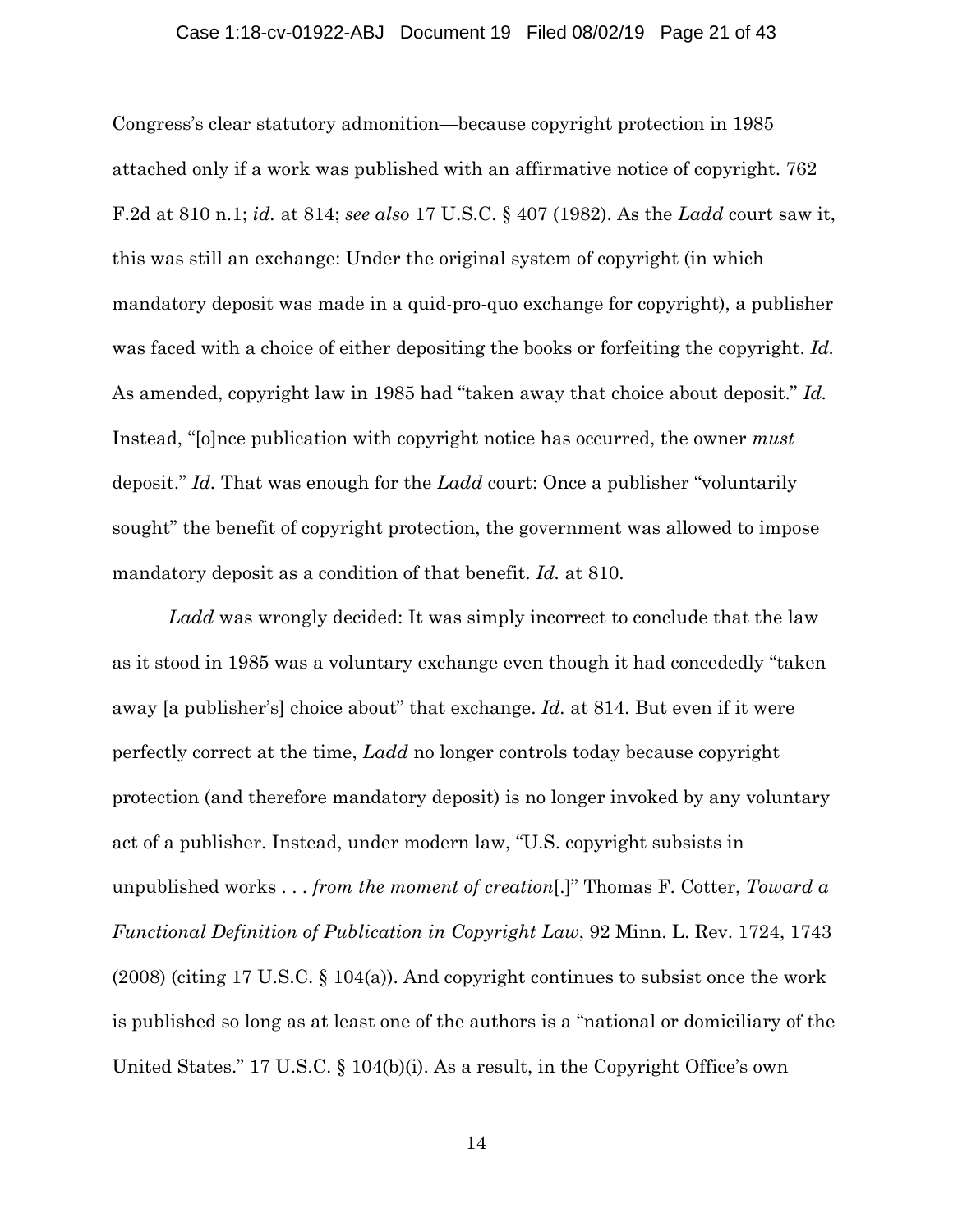#### Case 1:18-cv-01922-ABJ Document 19 Filed 08/02/19 Page 22 of 43

words, the mandatory deposit requirement applies to any "*copyrightable*" work published in the United States. Joint Stipulations ¶ 43 (emphasis added). If an author writes a book (or if James Jenkins writes an introduction or an explanatory footnote for Valancourt), copyright attaches at the instant of creation. Effectively, then, the mandatory deposit requirement does not function as a condition on the conferral of copyright. It functions instead as a prohibition on publishing any automatically copyrighted works without also complying with the mandatory deposit requirement.

That statutory change entirely vitiates the reasoning of *Ladd*, which repeatedly invokes the "voluntary[y]" nature of a publisher seeking copyright protection. 762 F.2d at 810, 813–15. Modern copyright law does not condition the enjoyment of copyright protection on any voluntary act by anyone. Indeed, by treaty, it cannot: Article Five of the Berne Convention provides that "[t]he enjoyment and exercise of [copyright in protected works] shall not be subject to any formality[.]" Berne Convention, Art. V, § 2,

https://www.wipo.int/treaties/en/text.jsp?file\_id=283698#P109\_16834. Modern U.S. law assigns copyright protection to all works as a background principle of law; it also assigns mandatory deposit requirements to all works as a background principle of law. There is no condition at all, much less a voluntary one, and so nothing in *Ladd* prevents the straightforward conclusion that Defendants' demand that Valancourt turn over its personal property without compensation violates the Takings Clause.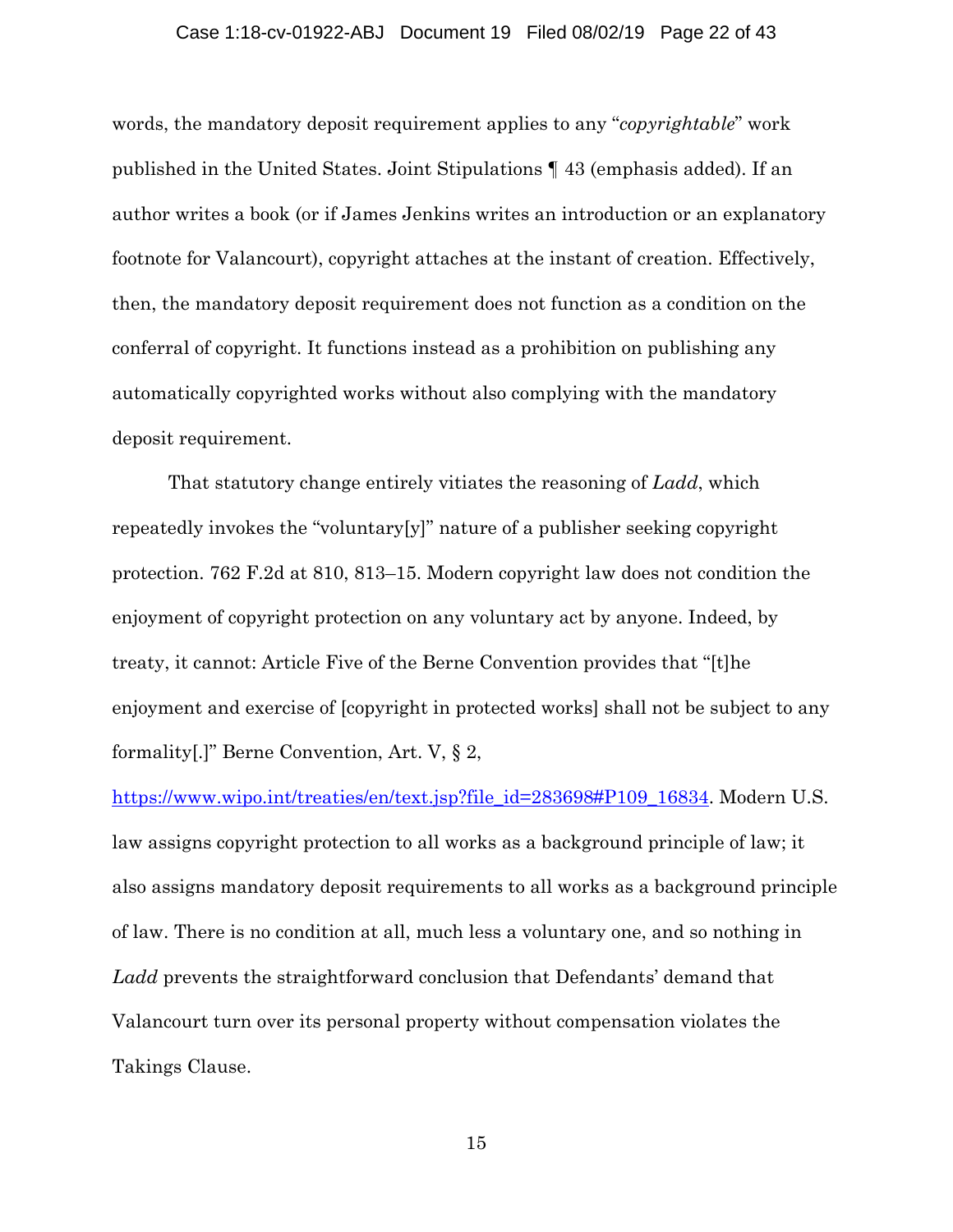## **2. The Supreme Court has already rejected the government's reading of** *Monsanto***.**

The government's argument also fails because the Supreme Court has made clear that government can only demand that people hand over their private property for free without running afoul of the Takings Clause if the property is being turned over *in exchange for* some special government benefit that would otherwise be withheld. *Horne v. Dep't of Ag.*, 135 S. Ct. 2419, 2430–31 (2015). Defendants' brief in this case (like the Ninth Circuit's *Ladd* decision) relies heavily on *Ruckelshaus v. Monsanto Co.*, 467 U.S. 986 (1984), suggesting it stands for the notion that the government may make demands of property as long as the property owner also receives a benefit. *See Ladd*, 762 F.2d at 813–14; Defs. Mem.' at 12, 14– 15, 22–24. But that is simply not so.

In *Monsanto*, the Supreme Court held that the Environmental Protection Agency could require companies manufacturing certain pesticides and other poisons to disclose valuable trade secrets in exchange for a permit to sell those dangerous chemicals. 467 U.S. at 1007. In *Horne*, the Supreme Court clarified that this holding applied because two specific conditions were present in *Monsanto*: The companies were (1) taking part in a "voluntary exchange" in which they received (2) "a license to sell dangerous chemicals" that would otherwise be illegal. *Horne*, 135 S. Ct. at 2430.

Neither condition is met here. First, there is no voluntary exchange: Valancourt has not asked the government for anything at all. And second, the government is not giving Valancourt permission to do anything that would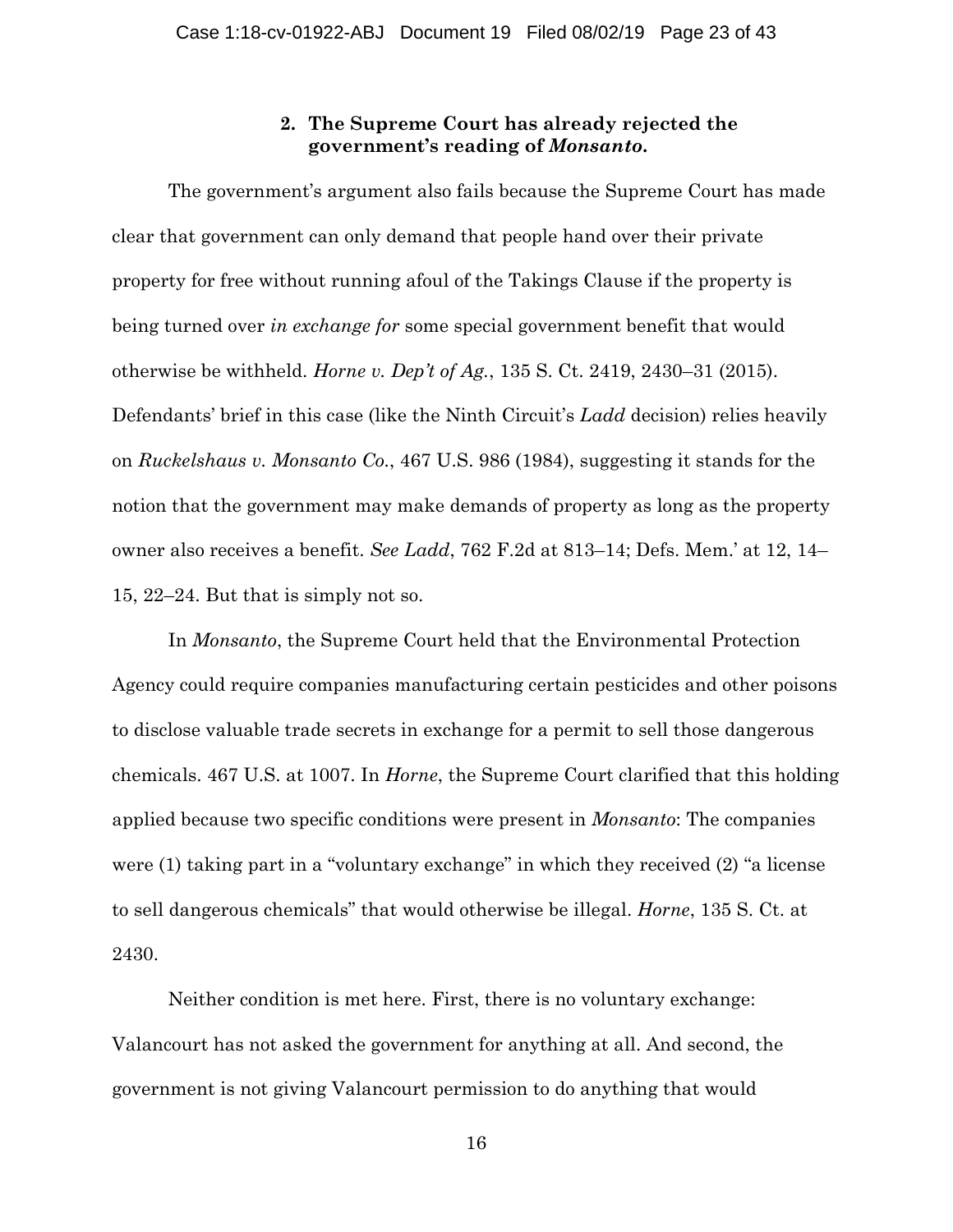### Case 1:18-cv-01922-ABJ Document 19 Filed 08/02/19 Page 24 of 43

otherwise be illegal—much less permission to sell anything analogous to the "hazardous chemicals" at issue in *Monsanto.* In *Horne*, the Court was clear that the *Monsanto* principle cannot be extended to what it called "basic and familiar uses of property" like building on one's own property or selling raisins in interstate commerce. *Id.* at 2430–31. Valancourt wants to publish books—a use of property as old as Gutenberg and at least as important as selling raisins. The government is free to attach or remove copyright protection to those books—or to condition copyright protections on the provision of free copies,<sup>5</sup> as it did under former law but it may not treat the right to publish a book as a right it "may hold hostage, to be ransomed by waiver of constitutional protection." *Horne*, 135 S. Ct. at 2430–31. To the extent *Ladd* holds otherwise, it cannot survive *Horne*—and neither can the government's arguments here. Under *Horne*, the mandatory deposit requirement is an unconstitutional taking, and Valancourt's motion for summary judgment should therefore be granted.

## **B. Valancourt cannot be compelled to surrender its property simply because copyright law exists.**

The government separately argues that its demand that Valancourt turn over its property is not a taking because either (1) Valancourt has failed to somehow

 $\overline{a}$ 

<sup>&</sup>lt;sup>5</sup> Such a requirement would violate the Berne Convention, but courts have generally held that the Berne Convention is not self-executing. *See Elsevier B.V. v. UnitedHealth Grp., Inc.*, 2010 U.S. Dist. LEXIS 3261, No. 09-2124, at \*7–\*8 (S.D.N.Y. January 14, 2010) (collecting cases). In other words, Congress could violate the Berne Convention if it wanted to. Congress's choice to comply with the Berne Convention rather than continue to condition copyright protection on compliance with mandatory deposit is just that—Congress's choice, binding on the defendants here.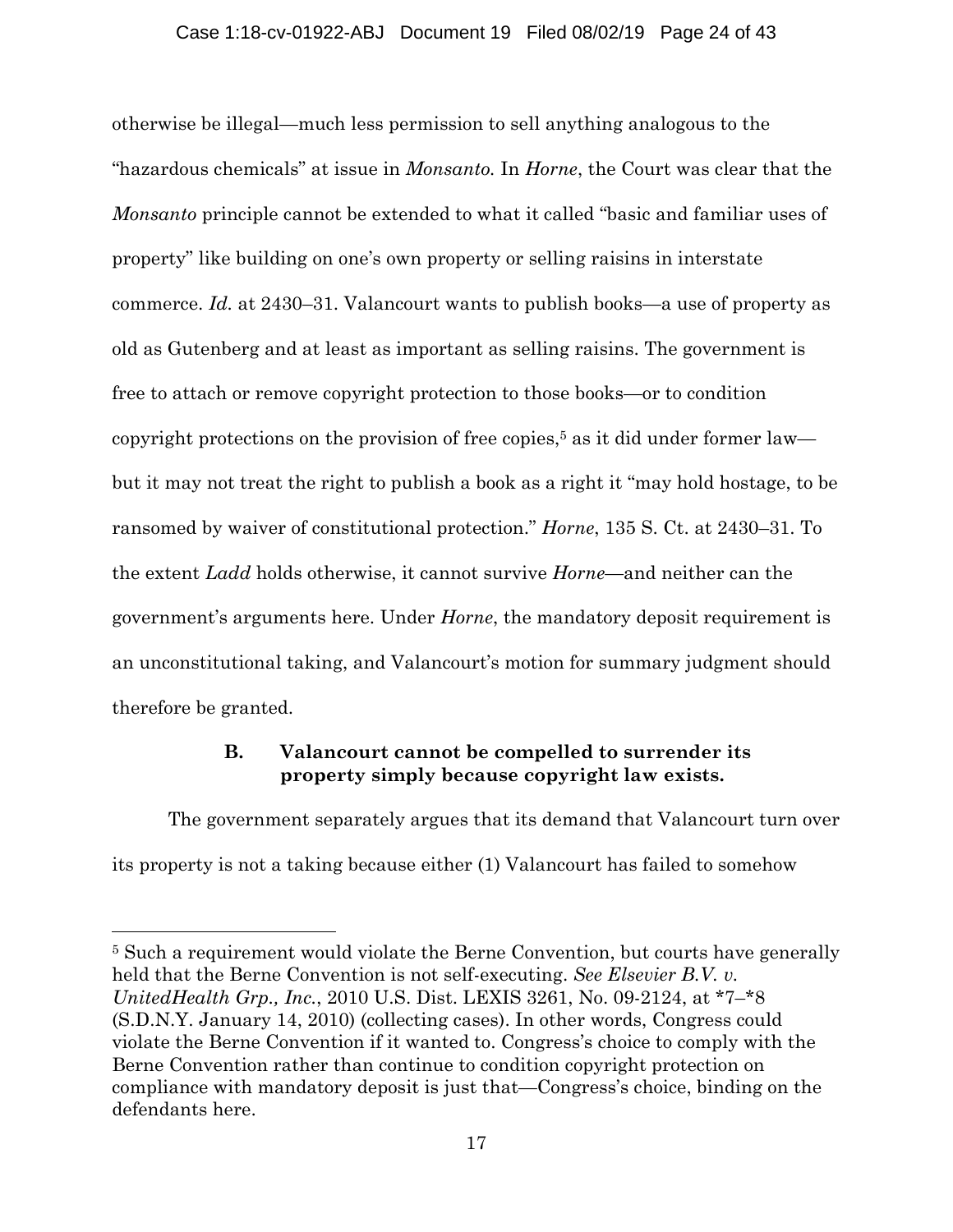divest itself of the copyright that automatically attached to some of the material in its books or (2) Valancourt itself has benefited from the fact that copyright law exists. Neither argument is correct.

## **1. Valancourt was not required to "abandon" its copyright in order to avoid the mandatory deposit requirement.**

There are two separate problems with the government's contention that Valancourt should have avoided the mandatory deposit requirement by somehow "abandoning" the copyright that attached to its books. First, there is no reason to believe that "abandonment" would remove Valancourt's statutory obligation to deposit its books. And second, there is no reason to believe that a person can be required to take affirmative steps in order to *avoid* a "voluntary" transaction.

As an initial matter, there is no authority suggesting that "abandoning" copyright can eliminate the mandatory deposit requirement. There is no statutory provision for abandoning copyright protection; instead, "abandonment" is a judicially created affirmative defense in a copyright infringement action. *See generally Nat'l Comics Publ'n, Inc. v. Fawcett Publ'ns, Inc.*, 191 F.2d 594, 598 (2d Cir. 1951). There is no existing formal mechanism for an author or publisher to "abandon" its copyright. It is true, as the government asserts, that copyright holders are allowed to file statements with the Copyright Office "abandoning" their copyright. Defs. Mem. in Supp. at 22. But the government overlooks the fact that the *Copyright Office itself* does not assert that these statements have any legal effect. U.S. Copyright Office, Compendium of U.S. Copyright Office Practices § 2311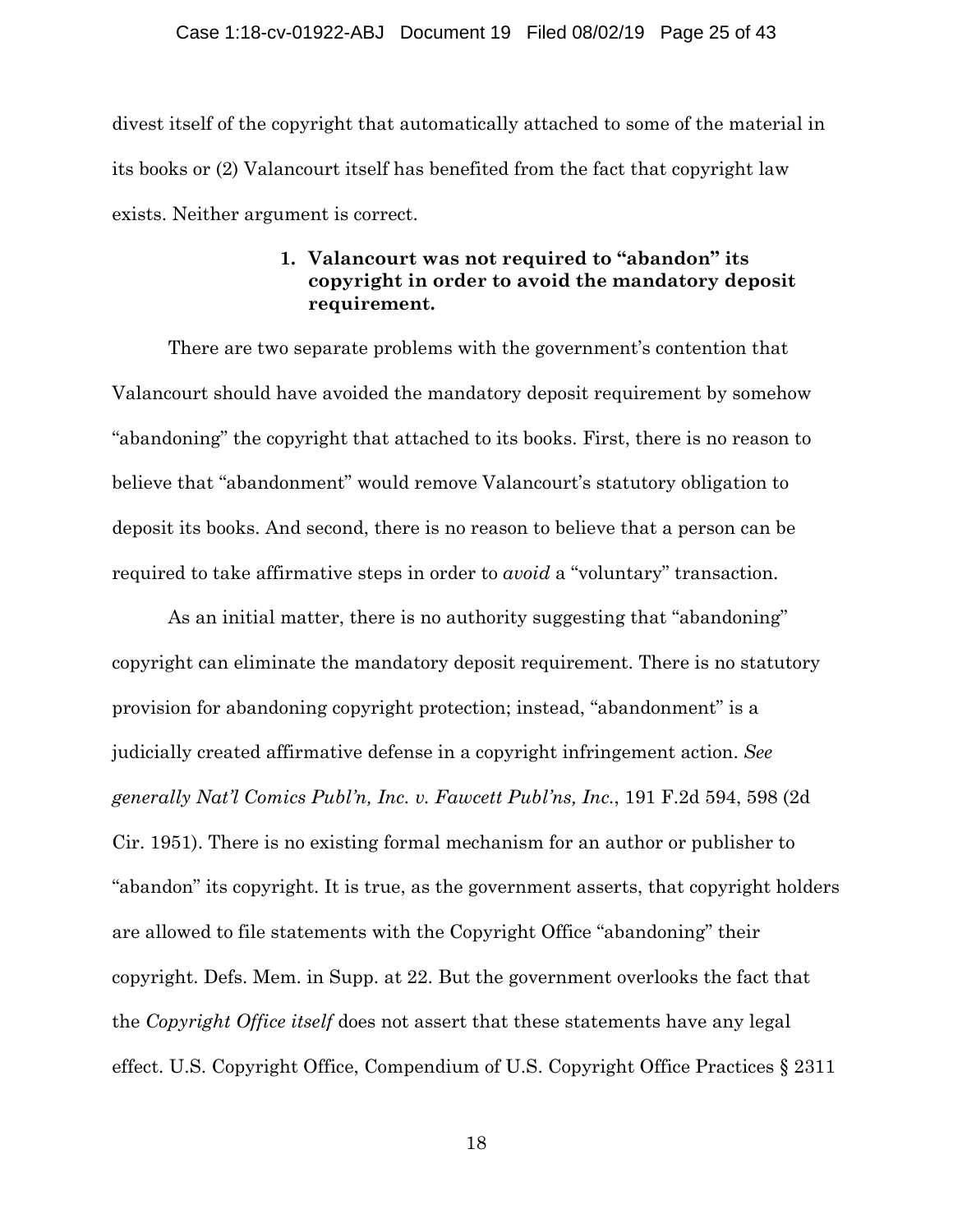#### Case 1:18-cv-01922-ABJ Document 19 Filed 08/02/19 Page 26 of 43

(3d ed. 2017) (noting that the Copyright Office will accept such statements but that it will not "offer[ ] any opinion as to the legal effect of the document"). Moreover, it is impossible for Valancourt to *retroactively* abandon its copyright in any of its books for purposes of mandatory deposit: The mandatory deposit requirement was triggered at the moment of publication and would be for any future copyrightable works as well.<sup>6</sup>

Indeed, the difficulty of abandoning copyright underlies the creation of legal devices like the Creative Commons, a nonprofit that designs special licenses allowing copyright holders to permit broader public use of their rights: Creative Commons itself says that its licenses were created because "[d]edicating works to the public domain is difficult if not impossible for those wanting to contribute their works for public use before applicable copyright or database protection terms expire. Few if any jurisdictions have a process for doing so easily and reliably." Creative Commons, *CC0: No Rights Reserved*, https://creativecommons.org/share-yourwork/public-domain/cc0.

But even if the government's brief is right (and the Copyright Office's own publications are wrong) and abandoning copyright would have some legal effect

 $\overline{a}$ 

<sup>6 &</sup>quot;Abandoning" all copyright held in a Valancourt book would also be a tremendous administrative burden. Valancourt does not own the copyright in everything it publishes; in some instances, it has only a license to publish other people's work, and in others it publishes work contributed by friendly scholars without any written agreement at all. Supplemental Facts ¶¶ 5–6. The government's argument is that Valancourt should not be allowed to publish its books unless it can persuade every person involved in creating them to enter into formal agreements abandoning their copyright, despite the fact that Valancourt frequently publishes books without entering into any formal agreements about copyright whatsoever.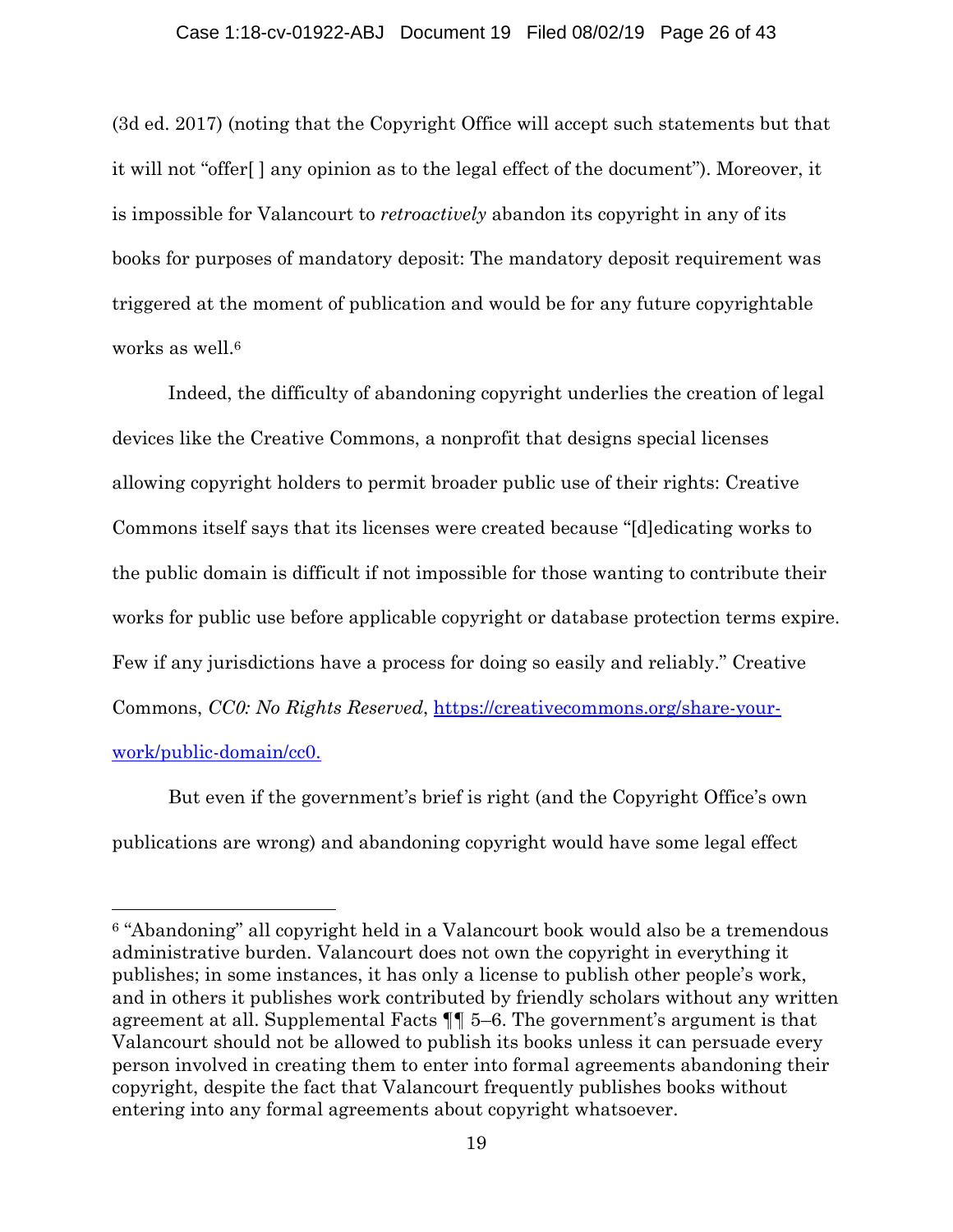#### Case 1:18-cv-01922-ABJ Document 19 Filed 08/02/19 Page 27 of 43

here, its argument still fails. The relevant legal question is whether the mandatory deposit is a taking or whether it is instead a voluntary condition of a benefit Valancourt has sought. But faulting Valancourt for not availing itself of an alleged convoluted escape route—and for not somehow persuading everyone else involved in the creation of all of the material in each of its books to formally take that same escape route—is not tantamount to saying Valancourt has voluntarily sought anything at all from the government.

In its own words, the government's argument is that Valancourt has "opted into" the copyright system by dint of the fact that it has failed to "take[ ] steps to divest its copyright interest." Defs.' Mem. in Supp. at 22. But the government points to no case (and Valancourt is aware of no case) holding that the failure to *actively divest oneself of an automatic government benefit* is tantamount to *opting into* that benefit. That is because they are not the same thing.

To the contrary, when courts investigate whether a taking has occurred, their focus is on whether a plaintiff has *voluntarily opted into* a program, not whether a plaintiff has *failed to escape from* a program. *See, e.g.*, *Se. Ark. Hospice, Inc. v. Burwell*, 815 F.3d 448, 450 (8th Cir. 2016) (rejecting claim that government effected a taking by requiring hospital to return payments made above Medicare cap because hospital "voluntarily chose to participate in the Medicare hospice program"). In *Reichert v. Keefe Commissary Network, LLC*, for example, the District of Washington conditionally certified a class action claiming (among other things) that the government effected a taking by returning seized funds to inmates via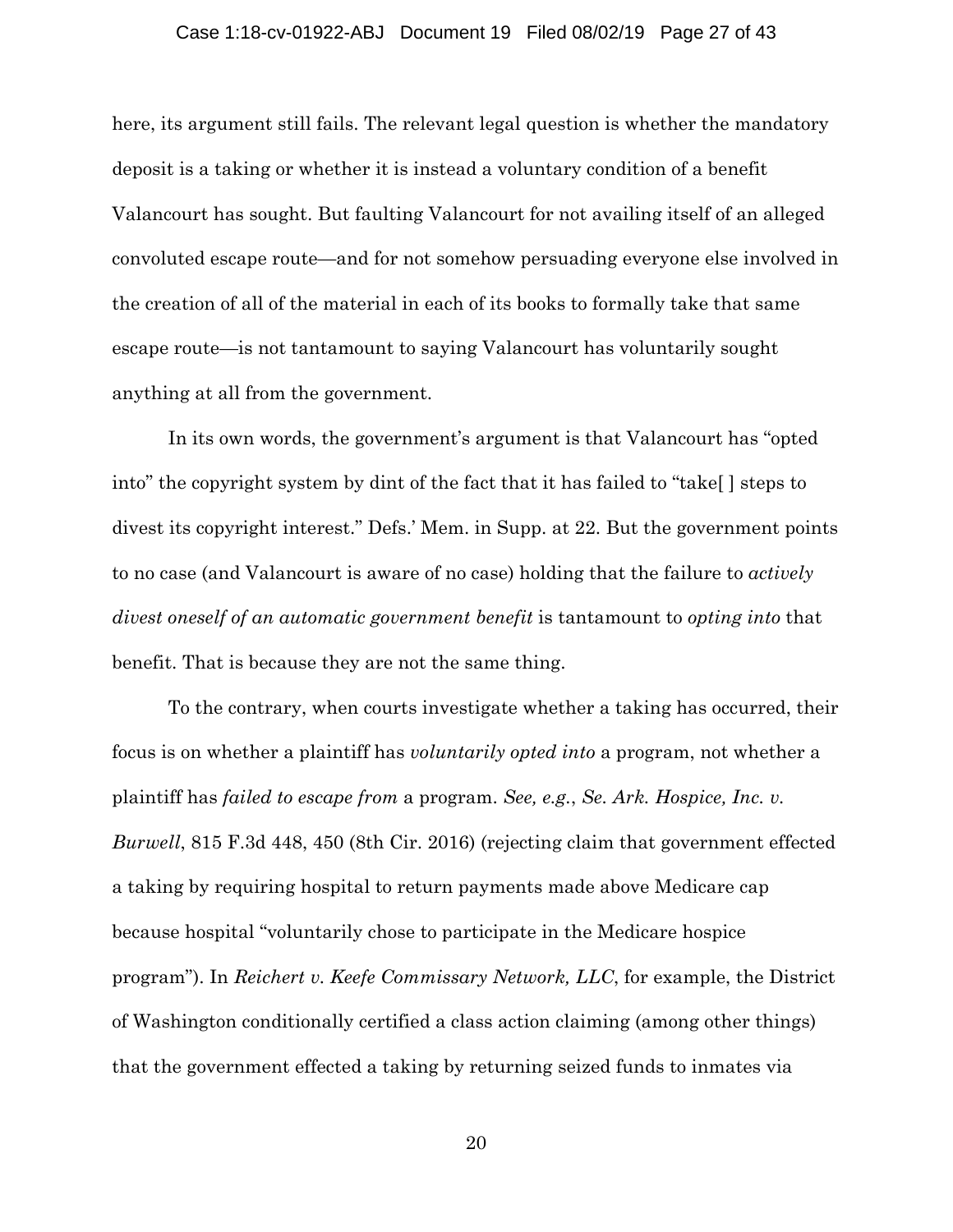#### Case 1:18-cv-01922-ABJ Document 19 Filed 08/02/19 Page 28 of 43

"release cards" that carried hefty fees, reducing the amount inmates actually received. No. 3:17-cv-05848, 2019 U.S. Dist. LEXIS 77814, at \*2–\*4 (W.D. Wash. May 8, 2019). In certifying the class, the court noted that the takings claim hinged on a common question of law: whether the inmates' had "voluntarily" agreed to the government's condition of releasing their money. *Id.* at \*25–26 (citing *Horne* and *Monsanto*). To be sure, as the court noted in *Reichert*, there are underdeveloped questions of law regarding when a person's acquiescence to a government condition is truly "voluntary," but there is no support anywhere in the caselaw for the government's argument that Valancourt "voluntarily" acquiesced to mandatory deposit by failing to take (unclear) affirmative steps to escape from it.

## **2. The analysis is unaffected by whether Valancourt has benefited from the existence of copyright law.**

Finally, the government contends that Valancourt can be required to turn over its property because it has benefitted from the existence of the copyright system by, for example, signing licensing agreements or including truthful statements about copyright in their publications. But the government points to no evidence that Valancourt has sought any government benefit in exchange for the surrender of its property. Instead, the government argues essentially that Valancourt's business exists in a system where copyright law exists—and so it has sometimes signed licensing contracts that allowed books to be published when other individuals held the copyright and included accurate statements about copyright law in their books. Perhaps Valancourt benefited from this state of affairs—or perhaps Valancourt would have been better off in a system that did not require it to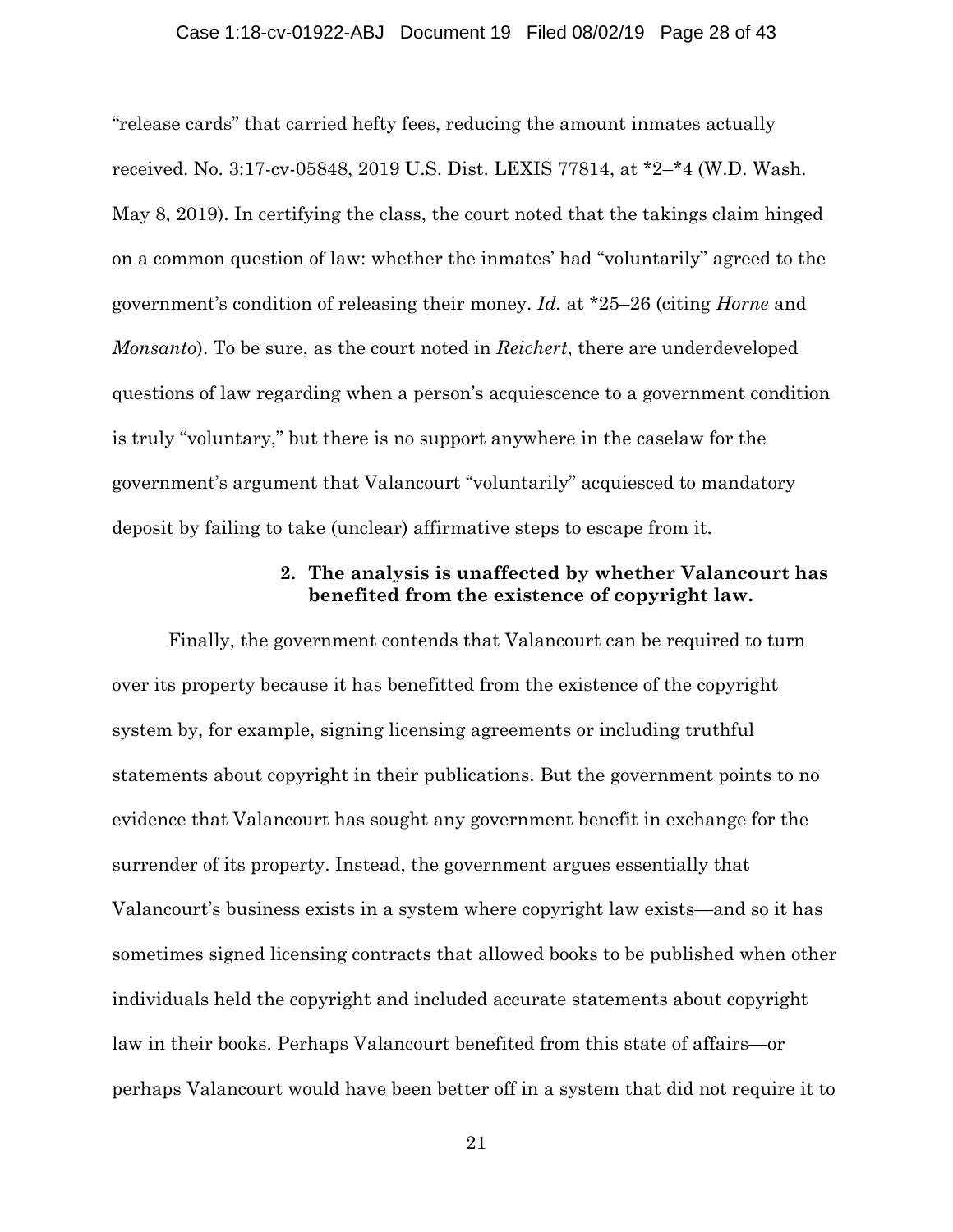#### Case 1:18-cv-01922-ABJ Document 19 Filed 08/02/19 Page 29 of 43

hunt down rights-holders in order to republish out-of-print works. Either way, the only thing the record in this case reveals is that Valancourt followed the law, something that surely cannot now subject it to sanction.

Nor can Valancourt be compelled to comply with the mandatory deposit requirement simply because its books contain accurate statements about copyright. To the extent the government contends otherwise, its argument simply introduces new First Amendment flaws into the system. If it is true, as the government would have it, that Valancourt could publish books protected by copyright without complying with mandatory deposit so long as Valancourt *did not tell anyone* that its books were protected by copyright, then the mandatory deposit requirement simply acts as punishment for making undisputably true statements about the law.7 *Cf. Fla. Star v. B.J.F.*, 491 U.S. 524, 538 (1989) (warning against "the extreme step of punishing truthful speech").

Moreover, the government's argument here once again runs headlong into the Supreme Court's decision in *Horne*. Even if the government is right to speculate that Valancourt is better off in a system with copyright than it would have been in a system without copyright, exactly the same argument was made and rejected in *Horne*. As Justice Sotomayor pointed out in dissent, the Hornes were not merely selling raisins for a living, they were "selling raisins in a regulated market at a price artificially inflated by Government action in that market." *Horne*, 135 S. Ct. at

<sup>7</sup> In *Ladd*, of course, publishers were not being punished for simply stating that copyright protection existed; they were being punished for taking legal steps that resulted in copyright protection in the first place. *See supra* Section I.A.1.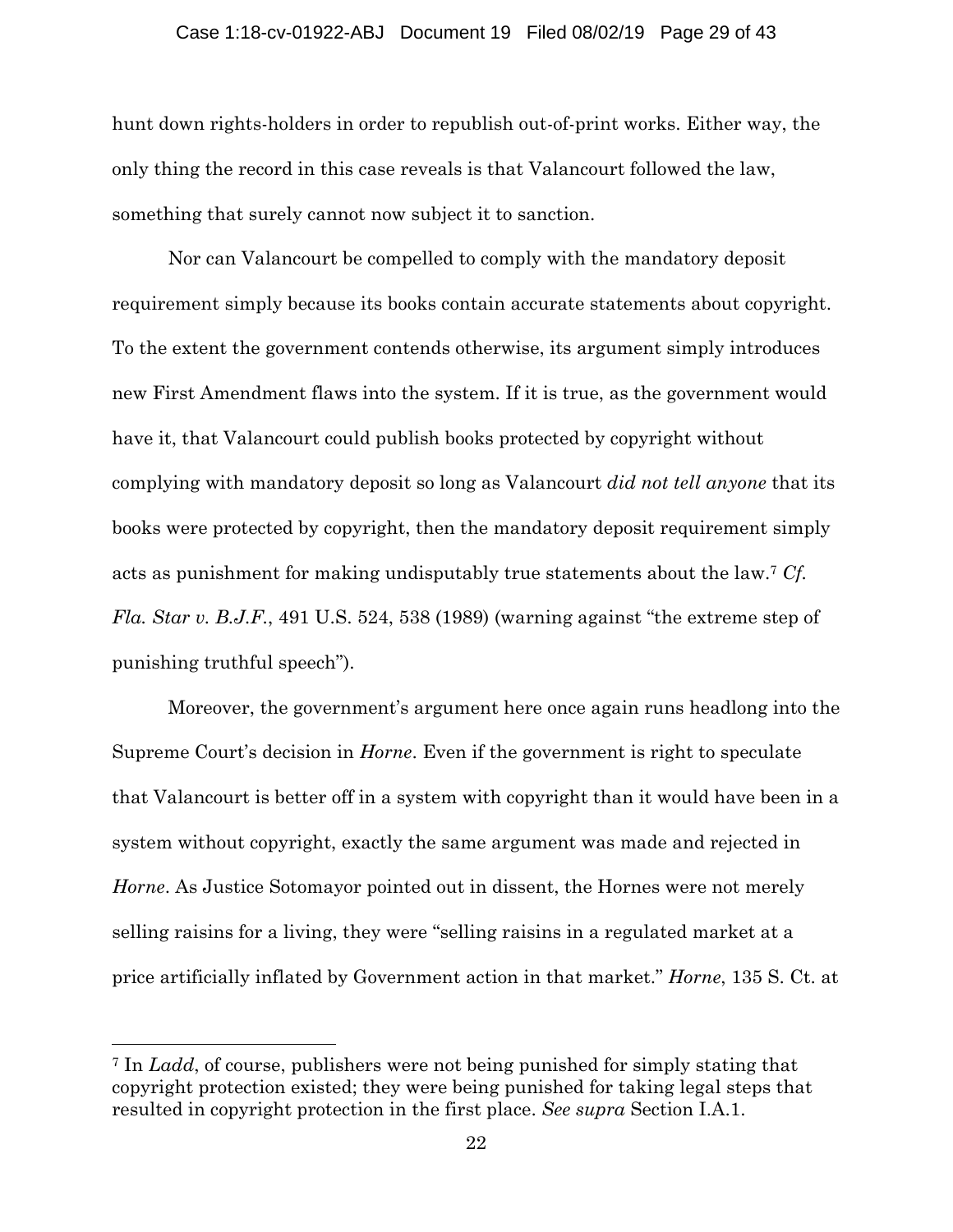2441 n.2 (Sotomayor, J., dissenting). As such, Justice Sotomayor contended, under *Monsanto* they could be compelled to hand over raisins in direct support of the government program that artificially raised those prices. *Id.* at 2441.

But the majority rejected that argument—as described above, the Court held that *Monsanto* only justifies the confiscation of personal property if the property is taken as a part of a voluntary exchange in which the property owner gets permission to do something otherwise forbidden. *Id.* at 2430.

This case's similarity to *Horne* is underscored by the nature of the "benefit" Valancourt actually derives from copyright law, which is effectively nonexistent. To be sure, some of the material in the books Valancourt publishes is protected by copyright, but that protection is *unenforceable*. 17 U.S.C. § 411; Joint Stipulations ¶ 26. The only way for Valancourt to obtain judicially enforceable copyright protection is to register its copyright (and deposit its books) pursuant to 17 U.S.C. § 408. And, indeed, the existence of § 408 demonstrates exactly the sort of exchange the Supreme Court blessed in cases like *Monsanto* and *Horne*: If a copyright holder registers its copyright under § 408, it is required to give up some of its personal property (by depositing books) and *in exchange* it receives the right to do something it otherwise could not—enforce its copyright in court. By contrast, a publisher required to deposit under § 407 gives up its property and receives nothing back; both before and after the deposit, the publisher's sole "benefit" is the background existence of the copyright system itself.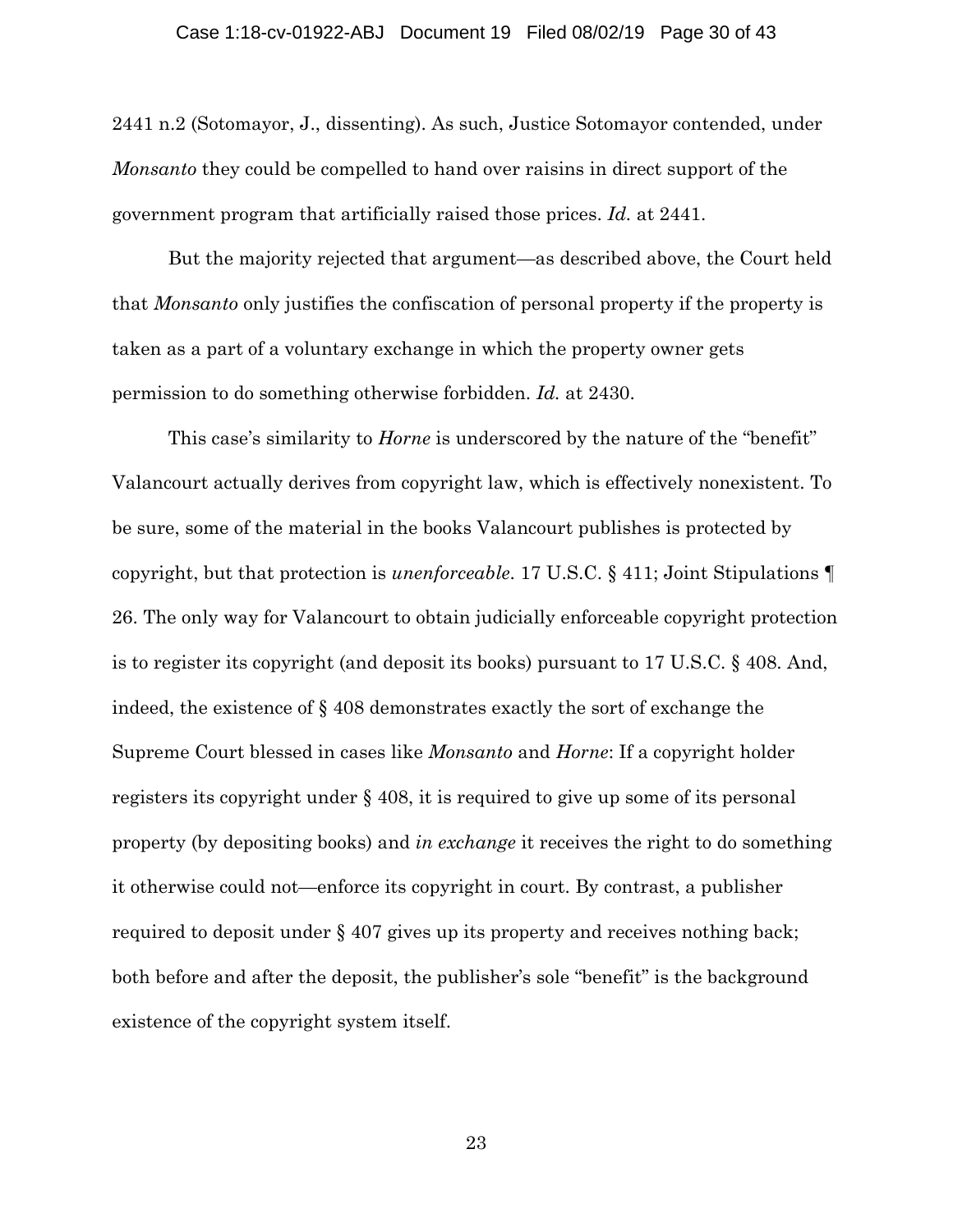Simply put, Valancourt's business (like any American business) exists in a regulated market, and Valancourt has therefore conducted itself according to the regulations governing that market—perhaps sometimes to its benefit and sometimes to its detriment. But so too had the plaintiffs in *Horne*, and the Supreme Court categorically rejected the argument that this in any way affected their ability to bring a Takings Clause claim. This Court should do the same, and Valancourt's motion for summary judgment should therefore be granted.

## **II. The mandatory deposit requirement violates the First Amendment.**

In addition to being a taking of Valancourt's property, the mandatory deposit requirement also violates Valancourt's First Amendment rights, both on its face and as applied. Below, Valancourt first demonstrates that the government's primary argument—that the mandatory deposit requirement is simply not subject to First Amendment scrutiny—conflicts with binding precedent. It then demonstrates that the mandatory deposit requirement is subject to strict scrutiny both on its face (because it cannot be justified without reference to the content of regulated speech) and as applied (because the government enforces it against publishers based solely on the content of the publishers' speech). Finally, Valancourt shows that the mandatory deposit requirement is overbroad because in most of its applications it imposes burdens on speakers that vastly exceed any benefit to the government.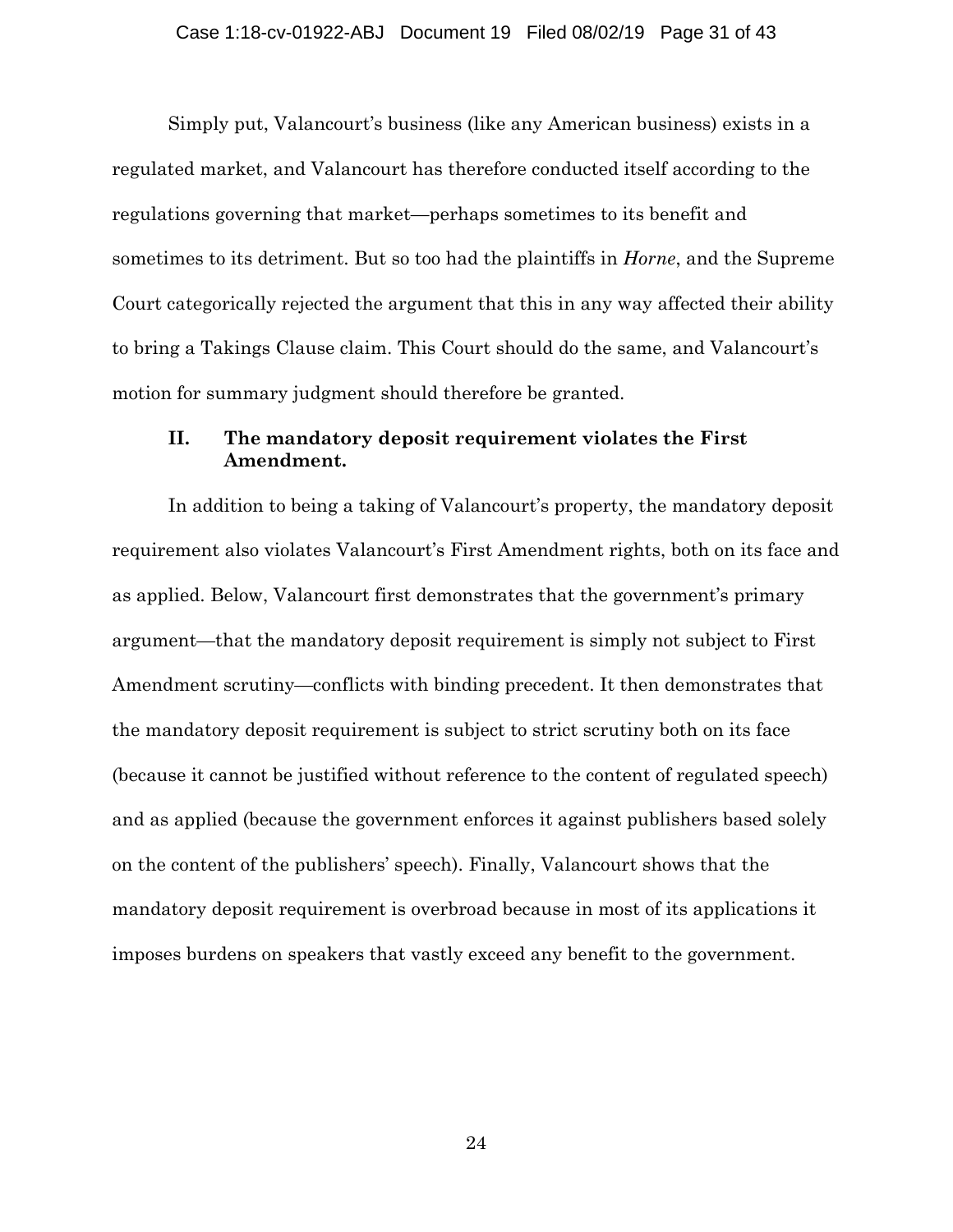## **A. The mandatory deposit requirement's burdens on speech are subject to First Amendment scrutiny.**

Much of the government's First Amendment argument hinges on the same incorrect assertion as the government's takings argument: that mandatory deposit is actually optional because publishers choose whether to submit books in exchange for copyright protection. If that were true, the government argues, then no First Amendment scrutiny would be triggered. Defs.' Mem. at 25. This is incorrect, for two reasons.

Again, the government's argument hinges almost entirely on the Ninth Circuit's opinion in *Ladd*, which held that the mandatory deposit requirement as it stood in 1985 did not implicate the First Amendment because publishers were voluntarily (if implicitly) agreeing to the mandatory deposit requirement by invoking copyright protection. *See* Defs.' Mem. at 25–28. But this argument is misplaced. First, as explained in detail above, mandatory deposit is, as the name implies, mandatory. No action is required on the part of a publisher to opt into the requirement, and the requirement does not function as any kind of exchange. Accordingly, the government's reliance on *Ladd* is misplaced. *See supra* section I.A.1.

But more broadly, there is simply no support in the caselaw for *Ladd*'s (and the government's) assertion that there are no First Amendment implications where the government trades First Amendment burdens in exchange for government benefits. To the contrary, it is well established that "the government may not place a condition on the receipt of a benefit . . . that infringes upon the recipient's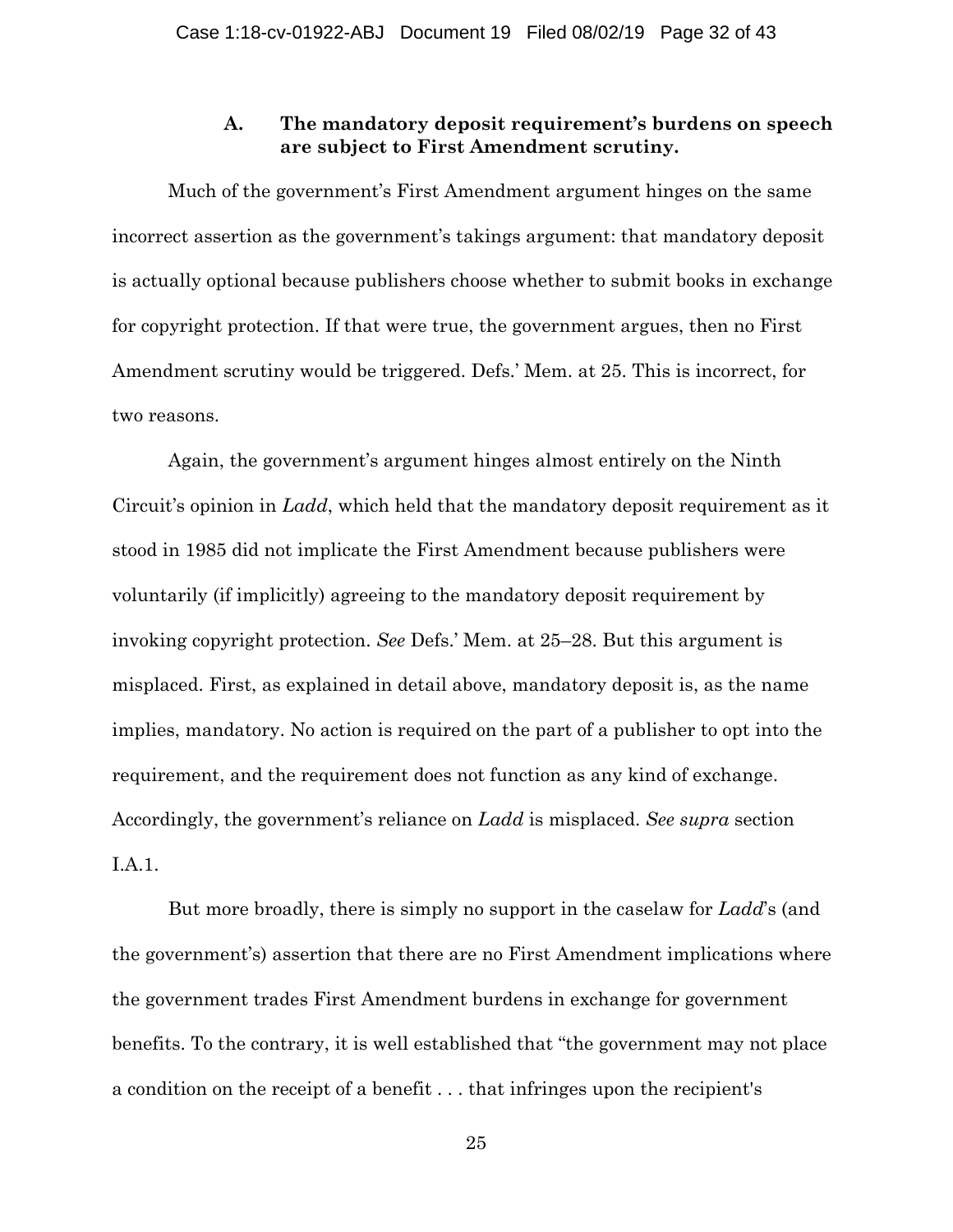#### Case 1:18-cv-01922-ABJ Document 19 Filed 08/02/19 Page 33 of 43

constitutionally protected rights, even if the government has no obligation to offer the benefit in the first instance." *Agency for Int'l Dev. v. All. for Open Soc'y Int'l, Inc.*, 570 U.S. 205, 212 (2013) (quotation marks omitted).

Although the unconstitutional conditions doctrine has occasionally proven difficult to apply, two rules have emerged: (1) The government can limit speech within the context of a program it chooses to fund, but not outside of it. *Id.* (2) The government can require a person to give up a constitutional right in exchange for a benefit when there is an "essential nexus" and a "rough proportionality" between the benefit and the right surrendered. *Koontz v. St. Johns River Water Mgmt. Dist.*, 570 U.S. 595, 606 (2013). Neither rule saves the government here. The government, of course, is not funding any speech at all. Neither is it demanding property in order to offset the costs of some benefit sought by a publisher. It is simply demanding that publishers turn over their physical property in "exchange" for the government's independent and unrelated decision to bestow certain legal protections on intellectual property—protections that in no way hinge on or relate to the surrender of the physical books. Because there is no basis for the government's assertion that the First Amendment does not apply here, its motion for summary judgment should be denied—and, for the reasons stated below, Plaintiff's motion for summary judgment should be granted.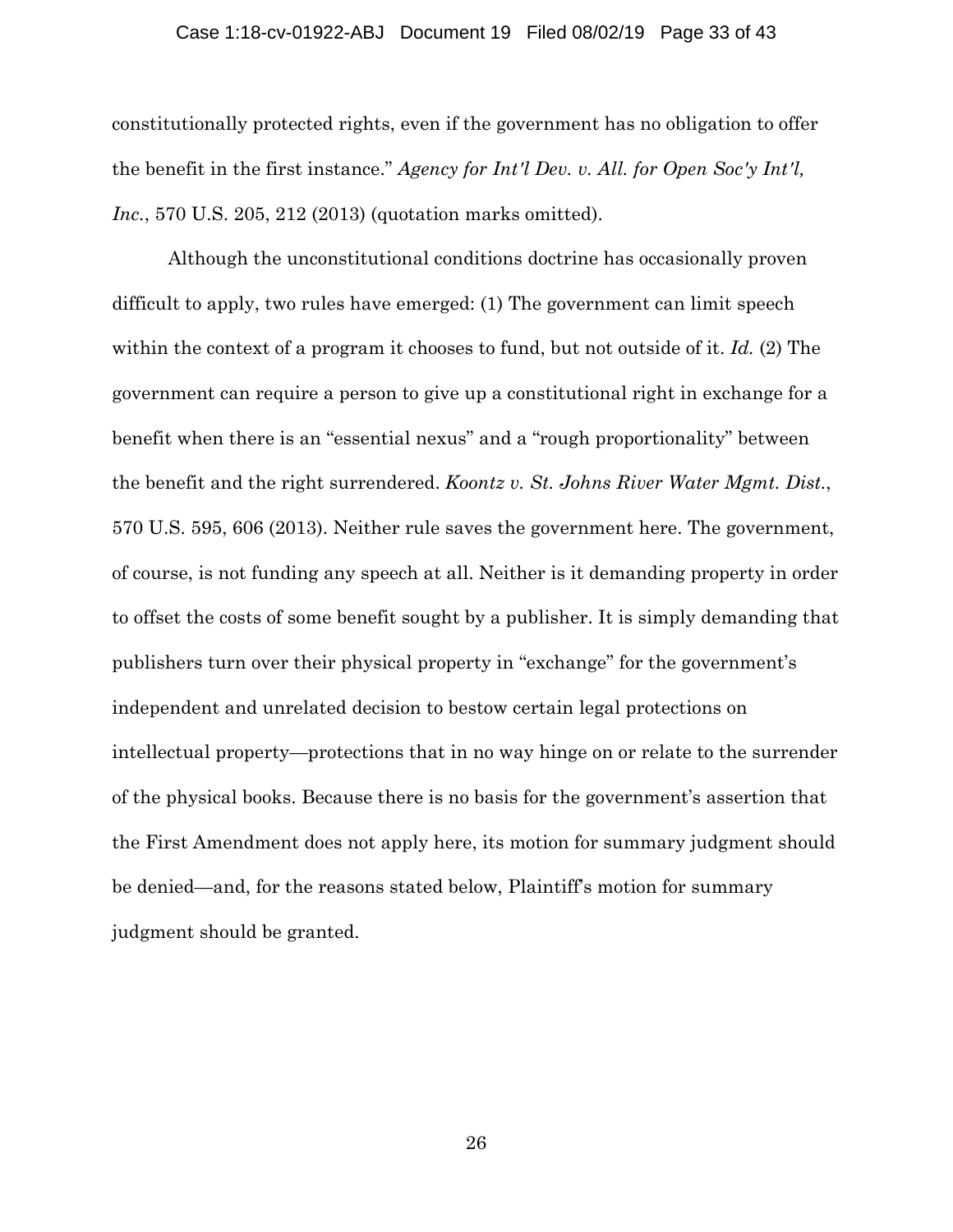**B. The mandatory deposit requirement is subject to strict scrutiny because it is justifiable only by reference to the content of the regulated speech and because it is specifically enforced against publishers based solely on the government's subjective evaluation of their speech.** 

Although the government's brief asserts in passing that this case does not involve "content-based discrimination," Defs.' Mem. at 29, Defendants' own stipulations and briefing confirm that the mandatory deposit requirement is content-based to its core. It is content-based because it is not "justifi[able] without reference to the content of the regulated speech." *Clark v. Cmty. for Creative Non-Violence*, 468 U.S. 288, 293 (1984). And it is content-based because Defendants concede that they decide whether a publisher should be fined for noncompliance with the requirement solely by examining the content of the publisher's speech. Accordingly, the deposit requirement is subject to strict scrutiny. *See Reed v. Town of Gilbert*, 135 S. Ct. 2218, 2228 (2015).

The mandatory deposit requirement is subject to strict scrutiny first because the government cannot justify it without reference to the content of the regulated speech, and strict scrutiny applies "when the purpose and justification for the law are content based[.]" *Id.* at 2228. Here, there can be little question that the government's justifications for the mandatory deposit are content-based. The government has stipulated that the purpose of the mandatory deposit requirement is to help build the collections of the Library of Congress. Joint Stipulations ¶ 35. But, as discussed above, the mandatory deposit requirement sweeps in innumerable books that the Library of Congress does not want in its collections and therefore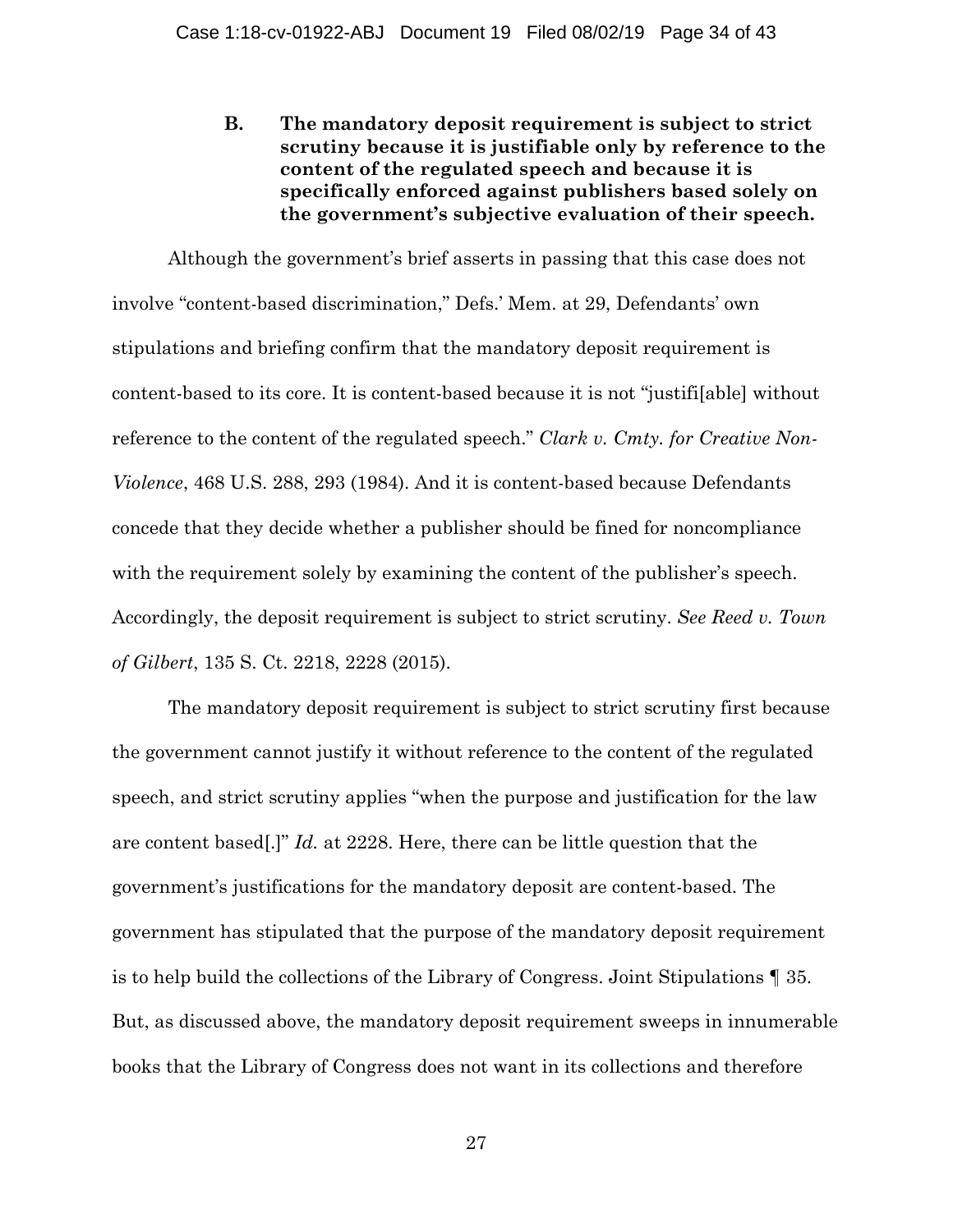#### Case 1:18-cv-01922-ABJ Document 19 Filed 08/02/19 Page 35 of 43

simply destroys. The true purpose of the requirement is not to obtain those books, but instead (in the government's words) to "enforce contributions of *desirable books*  to the Library of Congress." Defs.' Mem. at 31 (quoting *Ladd*, 762 F.2d at 812). Whether a book is desirable, of course, depends entirely on the content of the book. That is sufficient to trigger strict scrutiny.

 But the Court's analysis need not stop with the government's justifications because the government concedes that its enforcement of the mandatory deposit requirement hinges entirely on the content of regulated speech. As a matter of law, all copyrightable works are subject to the mandatory deposit requirement, but publishers can only be fined for noncompliance with that requirement if they first receive a demand for compliance from the copyright acquisitions office. 17 U.S.C. § 407(d). And the Copyright Acquisitions Office does not send such demands out at random. Rather, the office staff members determine whether to use their discretion to demand a book by referencing the Library's "Collections Policy Statements" for a particular subject area. Joint Stipulations ¶¶ 51–57. For instance, the Policy Statement on "Literature and Language" states that "[t]he Library collects [comprehensively] all works of American literature, by both established and new writers, which are regarded as having literary merit or as representing current trends in writing." Library of Congress, *Collections Policy Statements: Literature and Language 2*, http://www.loc.gov/acq/devpol/litlang.pdf.8 The Policy Statements also specify different "levels" of comprehensiveness for different kinds of materials,

l

<sup>8</sup> The government has stipulated that "[t]rue and correct copies" of the Policy Statements are available at www.loc.gov/acq/devpol/cpsstate.html. J. Stip. ¶ 54.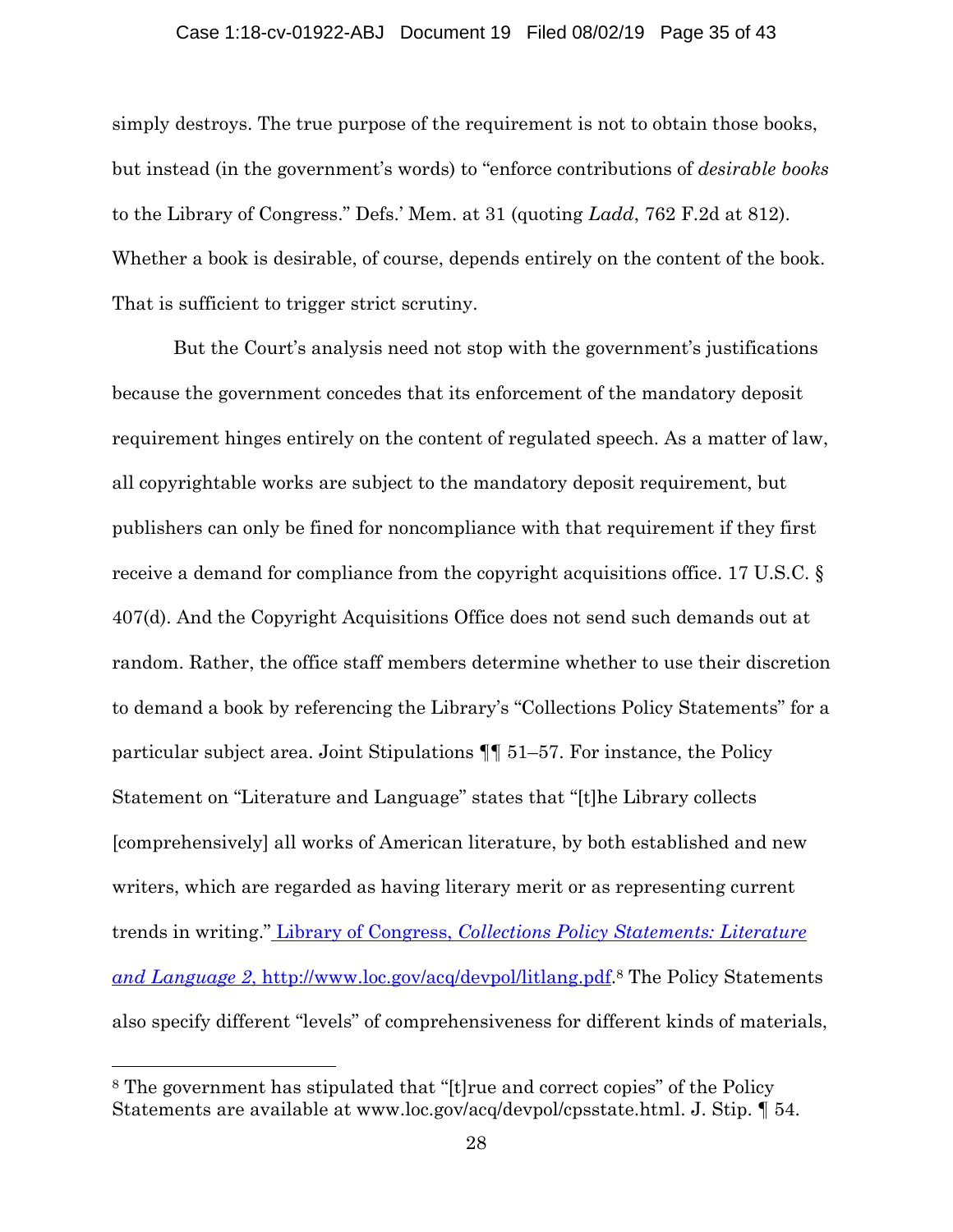#### Case 1:18-cv-01922-ABJ Document 19 Filed 08/02/19 Page 36 of 43

ranging from 0 ("The Library does not collect in this area") to 5 ("A collection which, so far as is reasonably possible, includes all significant works of recorded knowledge . . . . The aim, if not achievement, is exhaustiveness."). Library of Congress, *Collection Levels*, https://www.loc.gov/acq/devpol/cpc.html. While American literature is collected at Level 5, English literature is collected only at Level 4, which, while not "comprehensive," is intended to be suitable for academic research.

Applying these collections policies requires that government agents make subjective determinations about the content of books, such as whether books have "literary merit," which books "represent[] current trends in writing," and which books belong in a "research level" or "instructional support level" collection. Only if the Office determines that acquiring a book is consistent with these policy statements, or if the library itself requests the book, does the Office issue a demand letter.

Put differently, Valancourt has been threatened with fines in this matter because a government employee reviewed its catalog and determined that Valancourt publishes good books, books worthy of being included in the Library's catalog. Valancourt would not be subject to fines if that government employee had instead thought Valancourt published bad books—books that lacked literary merit or were pornographic. Valancourt, therefore, is being punished based solely on a government official's evaluation of the content of its speech.

The government may protest that its objective is to preserve and disseminate valuable speech rather than to suppress it. But whether the legislature's motives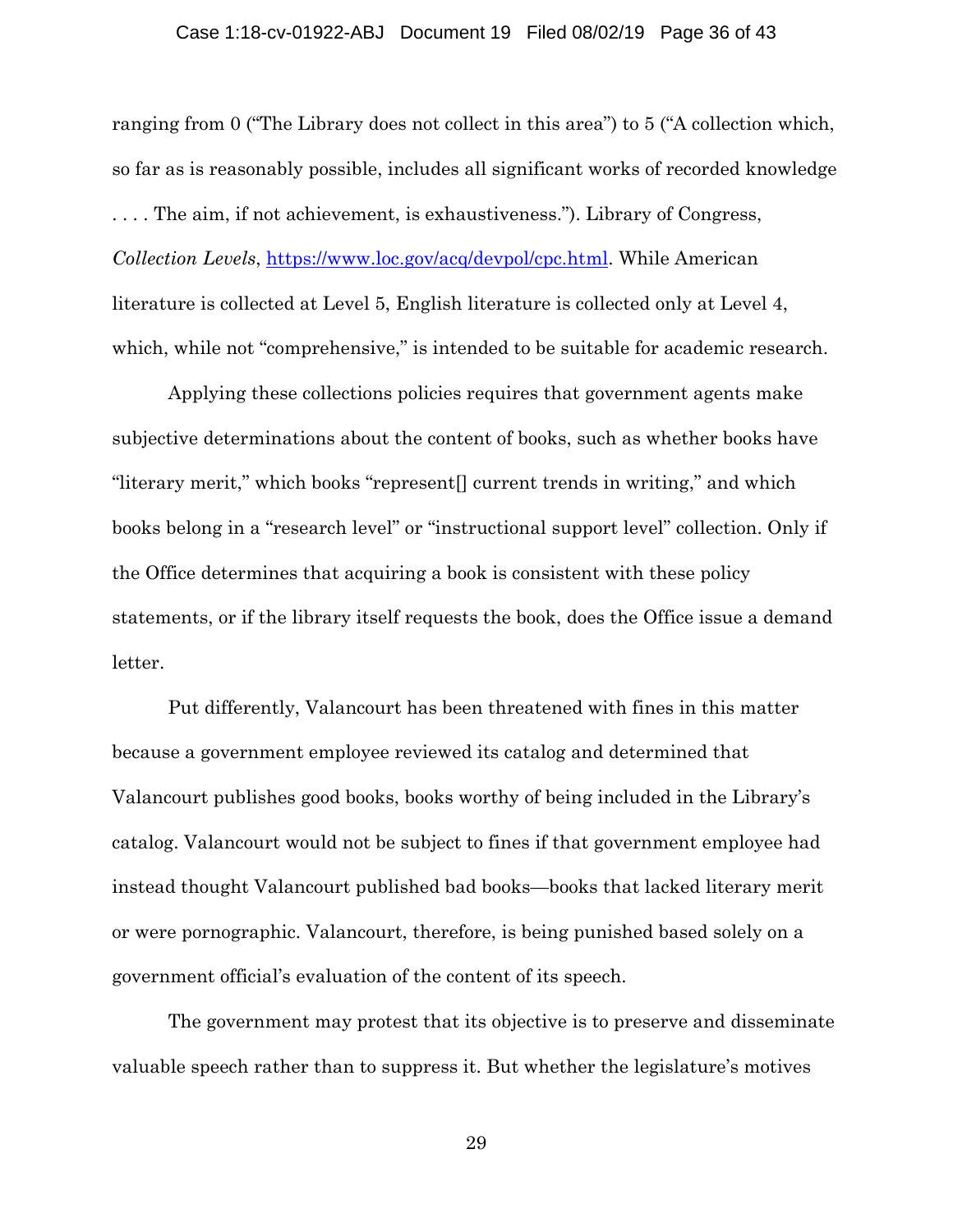#### Case 1:18-cv-01922-ABJ Document 19 Filed 08/02/19 Page 37 of 43

are pure or invidious has no bearing on whether the law is content-based and subject to strict scrutiny. As the Supreme Court explained in *Reed*, "[t]he vice of content-based legislation is not that it is always used for invidious, thought-control purposes, but that it lends itself to use for those purposes." *Reed*, 135 S. Ct. at 2229 (quotations marks omitted). A law that burdens all speech in order to catch especially valuable speech is the mirror image of a law that burdens all speech in order to catch disfavored speech. There can be no doubt that if the undisputed evidence showed that the justification for mandatory deposit were to keep tabs on the dissemination of subversive ideas, the law would be subject to strict scrutiny. The same must be true here, even though the particular content-based purpose of the law may be motivated by the government's proclaimed affection for the burdened speech rather than its dislike for it. *See Reed*, 135 S. Ct. at 2231 ("[A] clear and firm rule governing content neutrality is an essential means of protecting the freedom of speech, even if laws that might seem 'entirely reasonable' will sometimes be 'struck down because of their content-based nature.'") (citation omitted); *cf. United States v. Playboy Entm't Grp., Inc.*, 529 U.S. 803, 812 (2000) ("The Government's content-based burdens must satisfy the same rigorous scrutiny as its content-based bans.")

## **C. The mandatory deposit requirement is overbroad.**

Ultimately, it does not matter what level of scrutiny this Court applies because the mandatory deposit requirement burdens far more speech than is necessary to advance the government's interests. As such, it is overbroad, and must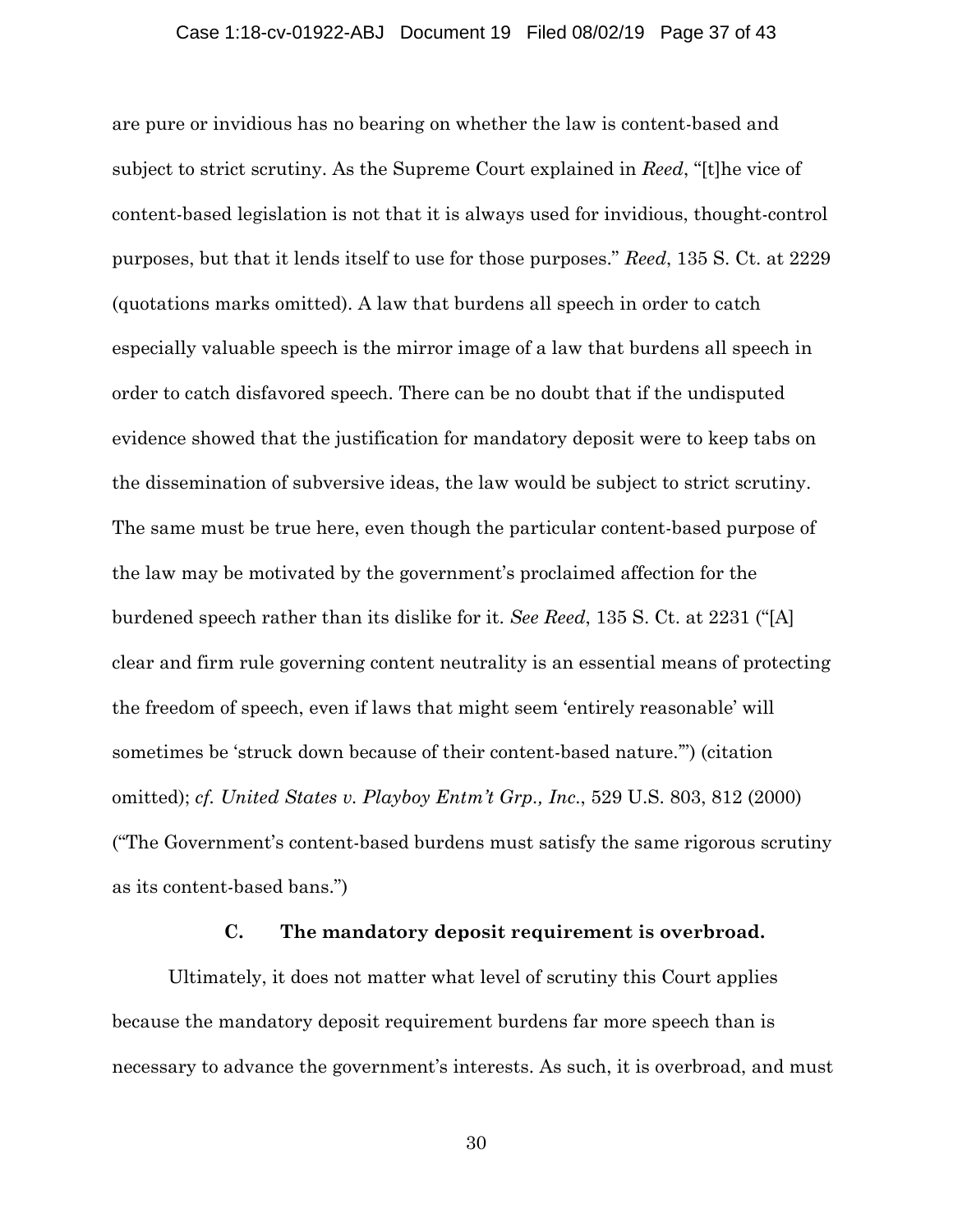#### Case 1:18-cv-01922-ABJ Document 19 Filed 08/02/19 Page 38 of 43

be struck down under any level of scrutiny. *See Turner Broad. Sys., Inc. v. F.C.C.*, 520 U.S. 180, 189 (1997) ("A content-neutral regulation will be sustained under the First Amendment if it advances important governmental interests unrelated to the suppression of free speech and does not burden substantially more speech than necessary to further those interests").9

Here, the government has articulated only one interest supporting the mandatory deposit rule: maintaining the collections of the Library of Congress. With regard to this objective, there are at least three ways that mandatory deposit is overbroad: (1) It applies to all copyrightable books, regardless of whether the Library actually wants them; (2) it applies to speech that is intended to remain anonymous or to be narrowly disseminated; (3) inasmuch as the government has an easy means of acquiring the books it wants—including, but not limited to, buying them—its burdens are totally unnecessary.

*First*, although the government justifies mandatory deposit by pointing out that it is one of the means by which the Library builds its collections, the requirement applies to *all* copyrightable books published in the United States,

<sup>9</sup> Although the Supreme Court has previously referred to the First Amendment overbreadth doctrine as "an exception to ordinary standing requirements," *New York State Club Ass'n, Inc. v. City of New York*, 487 U.S. 1, 11, (1988) the Court has since clarified that overbreadth is a merits questions because even if the state *could*  burden the plaintiff's speech with a narrowly tailored law, the lack of narrow tailoring makes the specific burden unconstitutional. *See Virginia v. Hicks*, 539 U.S. 113, 120 (2003) ("[W]hether the claimed overbreadth . . . is sufficiently 'substantial' to produce facial invalidity" is not a question of "standing, but the determination of a First Amendment challenge on the merits.") (citations and alterations omitted). Put differently, a law that is overbroad is a law that is not narrowly tailored, and courts evaluating First Amendment claims need not inquire whether a properly tailored law would still reach a particular plaintiff's speech.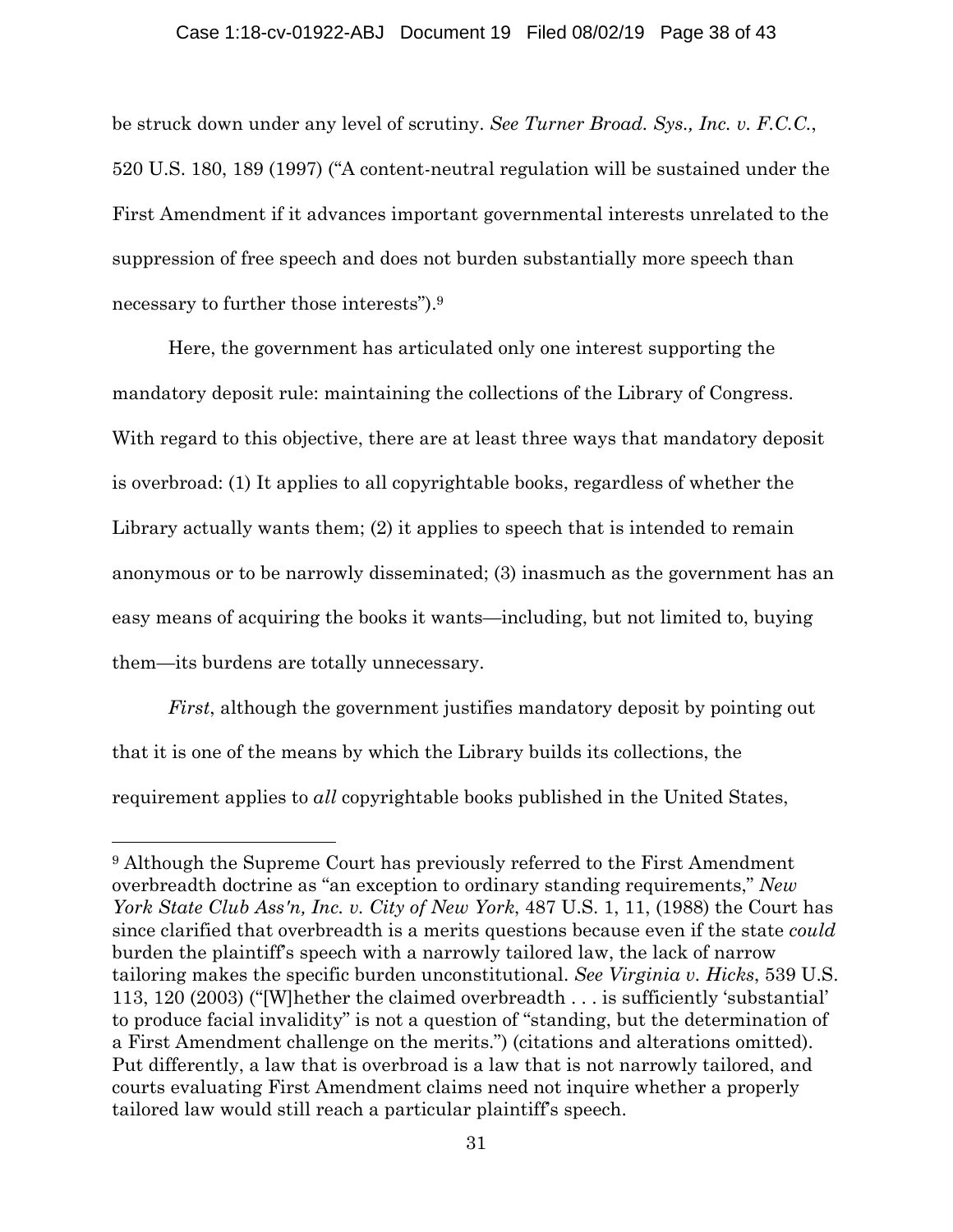#### Case 1:18-cv-01922-ABJ Document 19 Filed 08/02/19 Page 39 of 43

regardless of whether the library has any interest in acquiring those books. The Library does not keep comprehensive and granular statistics on where books obtained through different channels end up, but the general numbers are sufficient to demonstrate the overbreadth problem: In 2018 alone the Library gave away 76,129 books, traded 9,752 books to foreign libraries in exchange for other books, and destroyed an unknown number of other "surplus books." Joint Stipulations ¶ 68. Yet from "the first quarter of fiscal 2013 through the first quarter of fiscal 2019," the Copyright Office has demanded just "27,847 books through demand letters." *Id.* While it is true that the Copyright Office transferred 35,554 books to the Library in 2017 that were obtained through mandatory deposit, the Library does not know how many of those books actually made it into collections: Some were given away while others were destroyed. Joint Stipulations  $\parallel 69$ . This record plainly establishes that the Library is selective: Thousands or tens of thousands of books are published each year that never end up in the Library's collections. Mandatory deposit therefore reaches far more speech than is necessary to achieve the government's limited objective of maintaining the Library's collections. *See United States v. Stevens*, 559 U.S. 460, 482 (2010) (statute reaching a substantial amount of protected speech was overbroad and unconstitutional).

*Second*, mandatory deposit is also substantially overbroad because it reaches speakers who may wish to publish anonymously or to a narrow audience. Such anonymous speech is legitimate and "is an aspect of the freedom of speech protected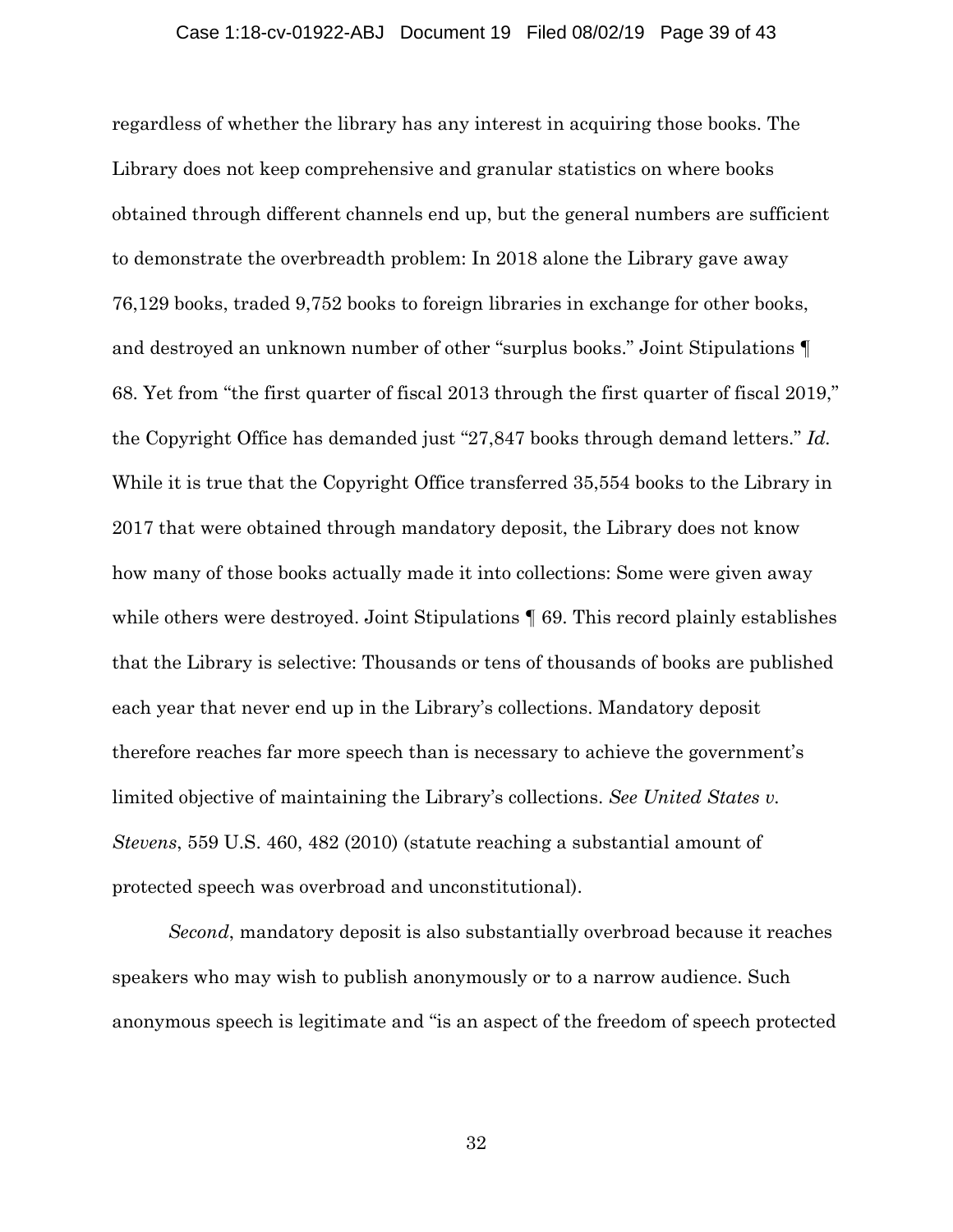by the First Amendment." *McIntyre v. Ohio Elections Comm'n*, 514 U.S. 334, 342

(1995). As the Supreme Court explained:

Anonymous pamphlets, leaflets, brochures and even books have played an important role in the progress of mankind. Persecuted groups and sects from time to time throughout history have been able to criticize oppressive practices and laws either anonymously or not at all. The obnoxious press licensing law of England, which was also enforced on the Colonies was due in part to the knowledge that exposure of the names of printers, writers and distributors would lessen the circulation of literature critical of the government. The old seditious libel cases in England show the lengths to which government had to go to find out who was responsible for books that were obnoxious to the rulers. \* \* \* Before the Revolutionary War colonial patriots frequently had to conceal their authorship or distribution of literature that easily could have brought down on them prosecutions by English-controlled courts. Along about that time the Letters of Junius were written and the identity of their author is unknown to this day. Even the Federalist Papers, written in favor of the adoption of our Constitution, were published under fictitious names. It is plain that anonymity has sometimes been assumed for the most constructive purposes.

*Talley v. California*, 362 U.S. 60, 64–65 (1960).

The value of anonymous speech is also not limited to situations in which people may fear political persecution. Individuals may also fear "economic . . . retaliation," "social ostracism," or loss of privacy, *McIntyre*, 514 U.S. at 342, and the Court recognizes these as legitimate reasons to speak anonymously. Mandatory deposit, by forcing copyright holders to identify themselves to the government and provide the government with a copy of their speech, burdens those who wish to be anonymous.

The government does not dispute that anonymous speech is protected by the First Amendment. It argues only that because Valancourt has not alleged that it wishes for any of its own speech to remain anonymous, it lacks "third-party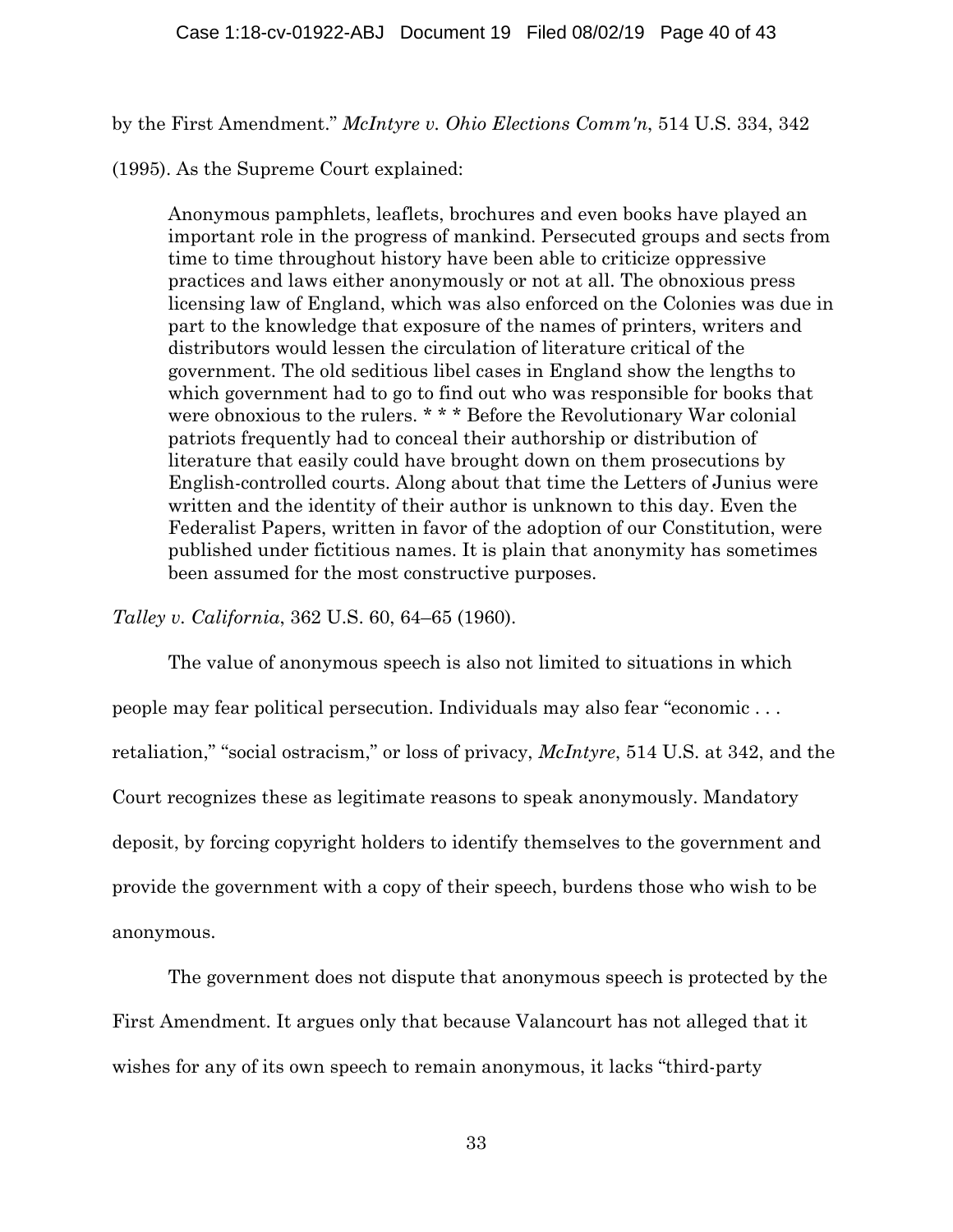#### Case 1:18-cv-01922-ABJ Document 19 Filed 08/02/19 Page 41 of 43

standing" to raise these arguments. Br. 29 n. 10. But this misses the mark. In a First Amendment case, a plaintiff does not need "third-party standing" to assert that a speech restriction is overbroad. Instead, Valancourt has standing because it has *itself* suffered an injury because of a law that sweeps far too broadly to survive constitutional scrutiny. *See United States v. Stevens*, 559 U.S. 460, 473 (2010) (holding that a statute unconstitutionally overbroad, without considering whether the speech at issue fell within the statute's "plainly legitimate sweep").

*Finally*, the mandatory deposit requirement is also overbroad because it is completely unnecessary to achieve the governmental objective of maintaining the Library's collections. There is no question that the Library has the right to *purchase*  all the books that it wants for its collection, just as every other library does. And it is similarly undisputed that the Library can obtain books through other means as well, as when it receives books in exchange for copyright registration or in exchange for a catalogue number as part of its Cataloging in Publication program. *Supra* at 10. The government's interest, then, is not in *maintaining the Library's collections*. The government's interest is in *obtaining books without providing anything in exchange*.

The only justification for imposing the burden of mandatory deposit on publishers is that it allows the government to save money.10 The problem is that the

l

<sup>&</sup>lt;sup>10</sup> It is not clear from the record how much money the program actually saves the government. The parties have stipulated that the Copyright Office employs roughly a dozen people to conduct "acquisitions," which includes sending demand letters. Joint Stipulations ¶ 48. Nothing in the record reveals how much more it would cost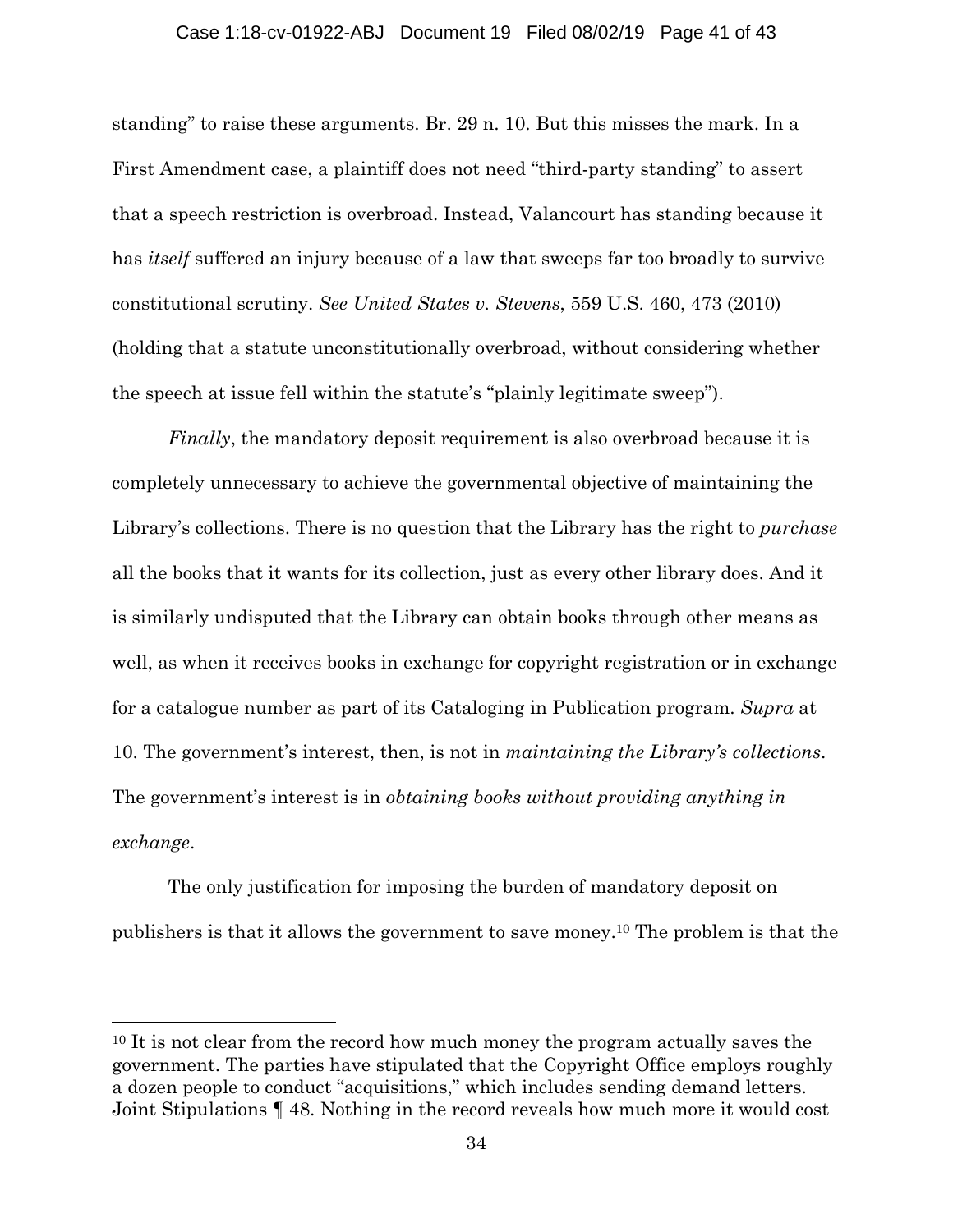government is saving money by imposing its own costs on third parties. This is the kind of legislative contrivance that courts view with extreme skepticism because "[a] governmental entity can always find a use for extra money, especially when taxes do not have to be raised." *U.S. Tr. Co. of N.Y. v. New Jersey*, 431 U.S. 1, 26 (1977). "The Constitution, however, is concerned with means as well as ends." *Horne*, 135 S. Ct. at 2428. When the government acquires property for its own use, it is supposed to pay for it with revenue raised through general taxation. This principle explains why some *taxes* that incidentally burden speech are subject only to a deferential standard of review. *See e.g., Leathers v. Medlock*, 499 U.S. 439, 451 (1991) (noting the "strong presumption in favor of duly enacted taxation schemes"). When the legislature uses means other than taxation to advance its financial interests, courts are appropriately skeptical. *E.g., U.S. Tr. Co of N.Y.*, 431 U.S. at 26 ("If a State could reduce its financial obligations whenever it wanted to spend the money for what it regarded as an important public purpose, the Contract Clause would provide no protection at all."); *Armstrong v. United States*, 364 U.S. 40, 49 (1960) ("The Fifth Amendment's guarantee that private property shall not be taken for a public use without just compensation was designed to bar Government from forcing some people alone to bear public burdens which, in all fairness and justice, should be borne by the public as a whole.").

In sum, the mandatory deposit requirement accomplishes three things: (1) It requires the deposit of huge numbers of books that the Library does not want and

l

the government to replace the labor-intensive process of demanding free books with the less labor-intensive process of buying those books through an online retailer.